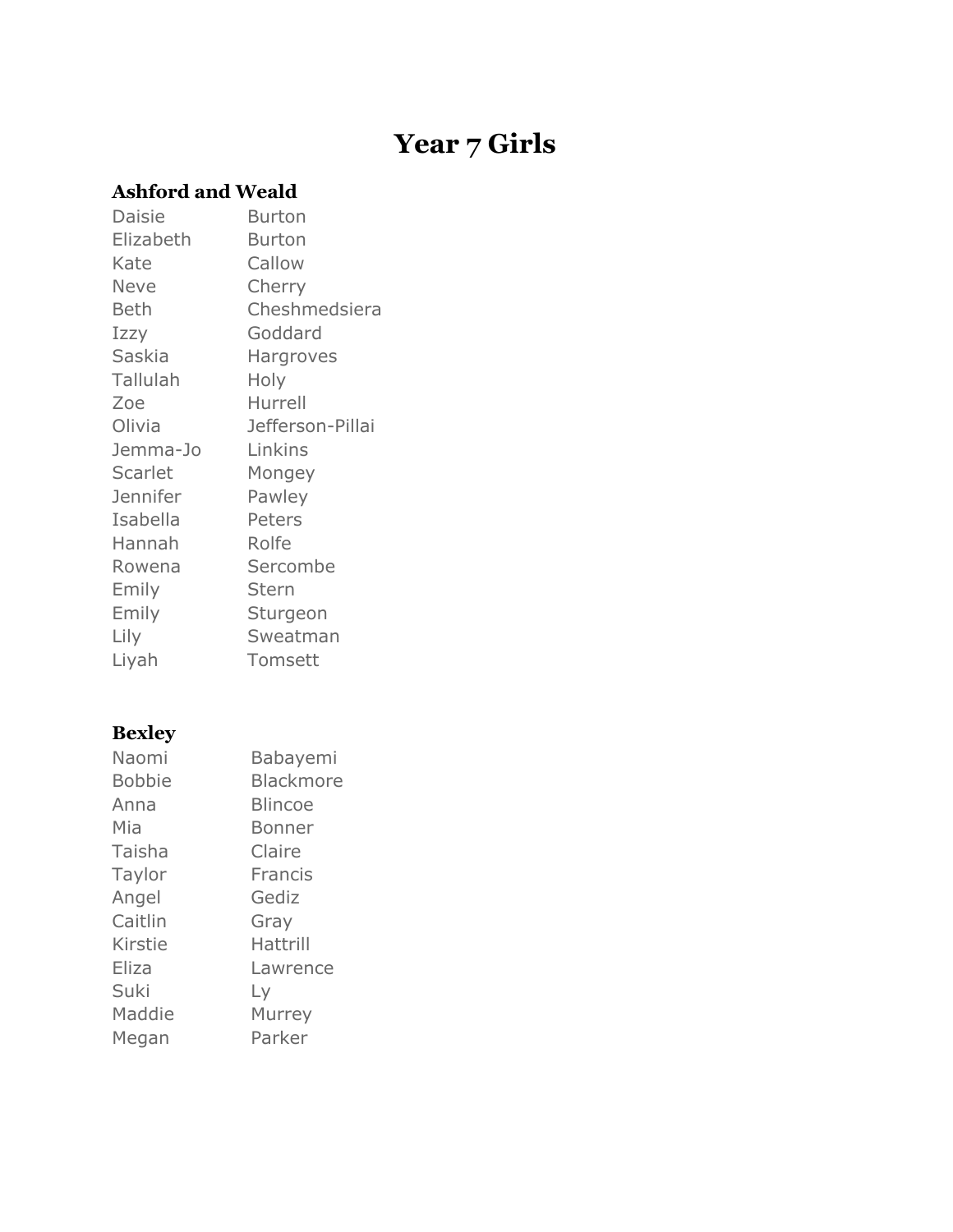# **Bromley**

| Ella           | <b>Brown</b>   |
|----------------|----------------|
| Anya           | Charman Jones  |
| Olivia         | Di Mascio      |
| Rhianna        | Eastwood       |
| Ally           | Glaessens      |
| Abigail        | Leeves         |
| <b>Jessica</b> | Neal           |
| Rachel         | Sced           |
| Morgan         | Squibb         |
| Evie           | <b>Summers</b> |
| Rachel         | Thompson       |
| Rebecca        | <b>Tingey</b>  |

### **Canterbury and St. Augustines**

| Aella    | Bateman       |
|----------|---------------|
| Siobhan  | Breen         |
| Hollie   | Brook         |
| Sadie    | Brown         |
| Matilde  | De Varennes   |
| Sophie   | Devereux      |
| Kezia    | Gape          |
| Emily    | Heasman       |
| Evie     | Jackerman     |
| Amy      | Lawrie        |
| Emma     | Leigh         |
| Izzy     | McMeeking     |
| Cristal  | Montey-Fullam |
| Shayla   | Nolan         |
| Isabelle | Orbertelli    |
| Sasha    | Rudler        |
| Sophia   | Shrestha      |
| Delanie  | Siewart       |
| Bethany  | Smith         |
| Chloe    | Stanfield     |

### **Dartford and Gravesham**

| Silvia  | Afful          |
|---------|----------------|
| Tope    | <b>Bello</b>   |
| Calista | <b>Boulton</b> |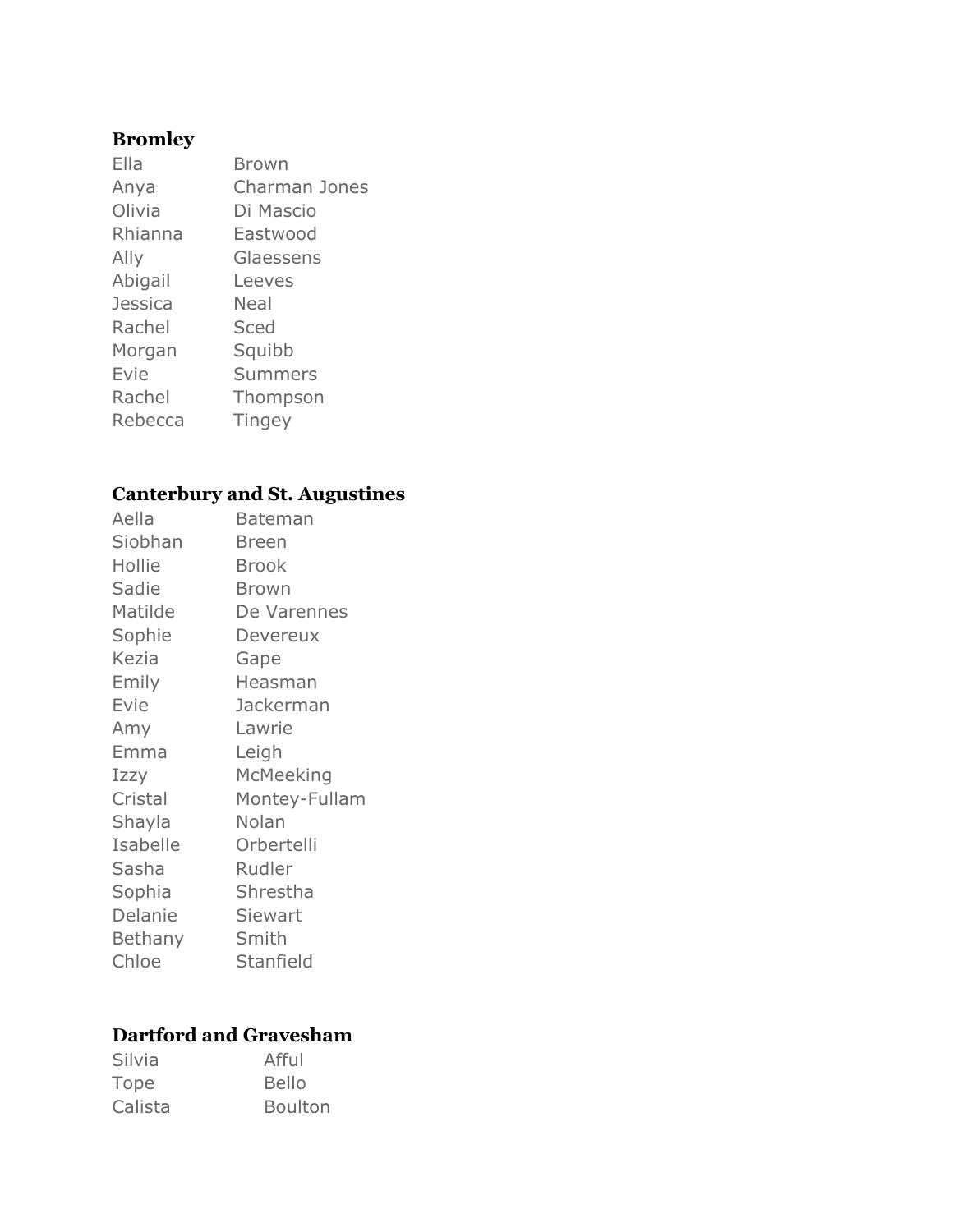| Francesca     | Box         |
|---------------|-------------|
| May           | Bui         |
| Isabelle      | Champion    |
| Eleanor       | Fryatt      |
| Emily         | Gear        |
| Megan         | Groombridge |
| Emma          | Hillier     |
| Nancy         | Housego     |
| Nicole        | Jide Ojo    |
| Maisy         | Rose        |
| Jodi          | Rowson      |
| <b>Maisie</b> | Symonds     |

### **Maidstone**

| <b>MARIA</b>     | <b>BRAGIN</b>  |
|------------------|----------------|
| <b>EBONY</b>     | BRUM           |
| <b>OLIVIA</b>    | <b>CHAPMAN</b> |
| LARA             | <b>GOUGH</b>   |
| MADIE            | HALL           |
| <b>CATHERINE</b> | <b>HINDE</b>   |
| LILLY            | LAMB           |
| <b>CONNIE</b>    | LAMPLUGH       |
| ANNA             | MATTINSON      |
| <b>ALICE</b>     | <b>NAISH</b>   |
| <b>MOLLY</b>     | <b>NEWBY</b>   |
| <b>TUMI</b>      | <b>PETERS</b>  |
| <b>REBECCA</b>   | <b>ROODT</b>   |
| ANNA             | SHELDRAKE      |
| <b>ANNABEL</b>   | WILLIAMSON     |
| <b>CHARLOTTE</b> | YOUNG          |

### **Medway**

| Alexandra      | <b>Baker-Jones</b> |
|----------------|--------------------|
| Ellie-May      | Cameron            |
| Kerry          | Dewberry           |
| Kiara          | Gallagher          |
| Madelaine      | Hunt               |
| Kimberley      | Knight             |
| <b>Estelle</b> | Lakanu             |
| Jada           | Luckhurst          |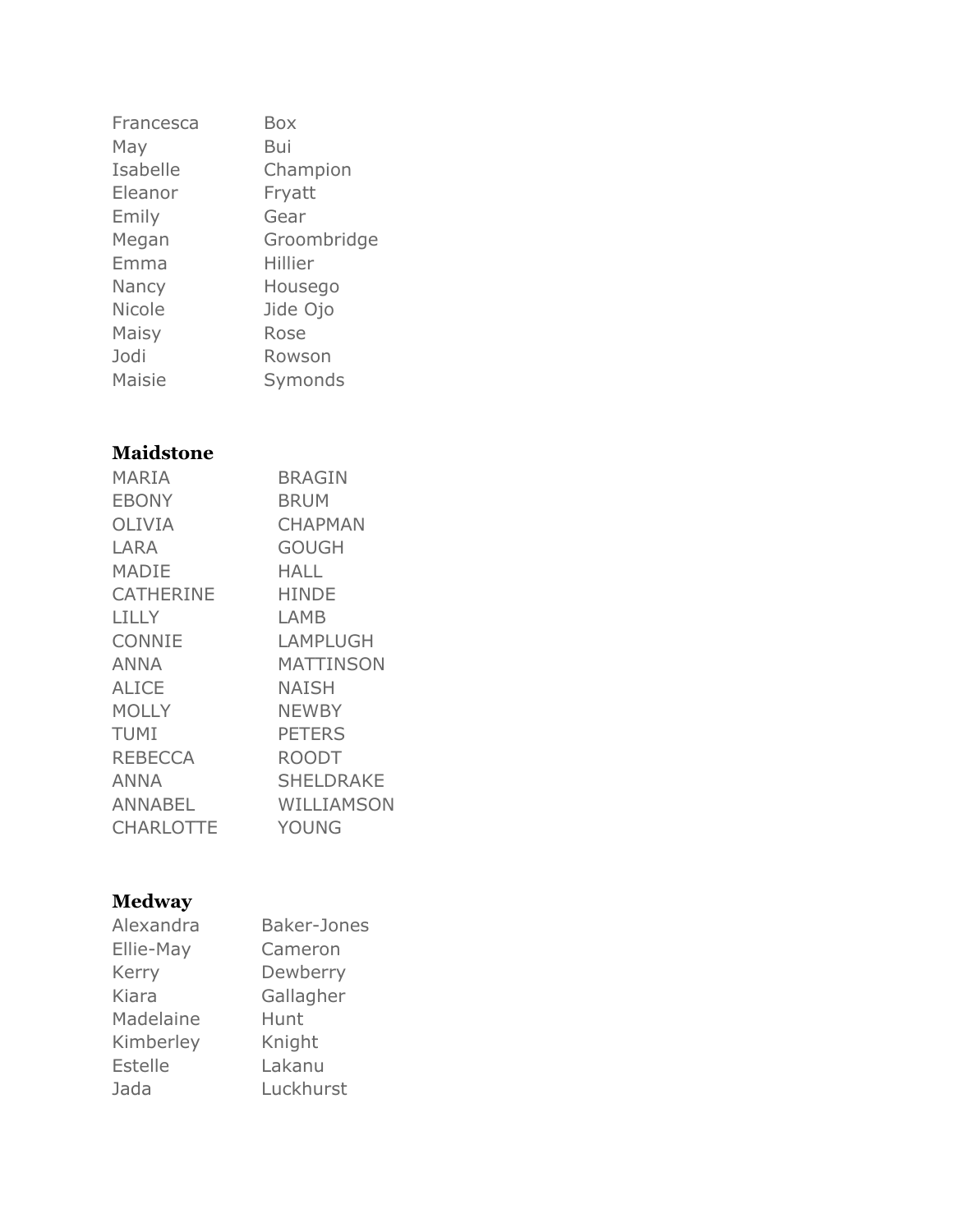| Lucy      | Martin        |
|-----------|---------------|
| Eva       | McIntyre      |
| Lucy      | Morice-Jones  |
| Katie     | Painter       |
| Sophie    | Painter       |
| Valentina | Palcovicova   |
| Fiona     | Pennington    |
| Cari-Anne | <b>Stuart</b> |

### **Shepway**

| Lucy    | Cullen    |
|---------|-----------|
| Caitlyn | Gallagher |
| Isobel  | Young     |

#### **South East Kent**

| Cayce-Jo      | Barr               |
|---------------|--------------------|
| Mary          | Curry              |
| Rebecca       | Day                |
| Jamila        | Deveson            |
| Maria         | Evans              |
| Emily         | Greenham           |
| Abby          | Harvey             |
| Poppy         | Joannides          |
| <b>Brandy</b> | Williams-Henderson |
| Shianne       | Williams-Henderson |
|               |                    |

### **Thanet**

| Kiera         | <b>Bowd</b>    |
|---------------|----------------|
| Grace         | Harvey         |
| Lily          | Jewell         |
| Maddie        | Johnson        |
| Daisy         | Kennedy        |
| Evie          | King           |
| Honor         | Llewellyn      |
| <b>Nicole</b> | <b>McCorry</b> |
| Brooke        | O'Hare         |
| Robyn         | <b>Shears</b>  |
| Madilyn       | <b>Stirk</b>   |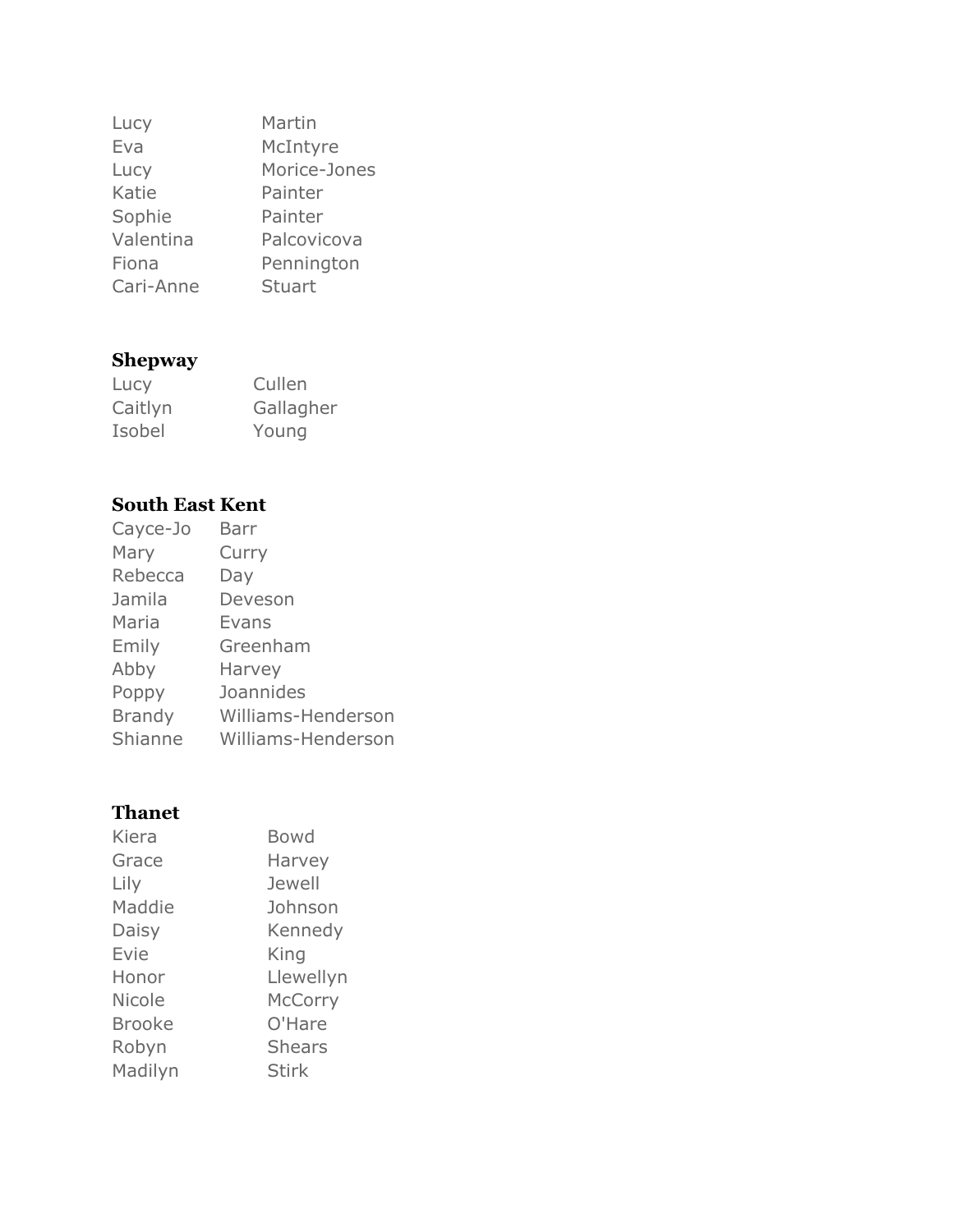### **Tonbridge & Sevenoaks**

| Rosanna      | Allan           |
|--------------|-----------------|
| Lucy         | Clarke          |
| Florrie      | Currie          |
| Darcey       | Friend          |
| <b>Tilly</b> | Goldsworthy     |
| Katie        | Goodge          |
| Rosie        | Hobbs           |
| Sasha        | Kelly           |
| Grace        | Reeve           |
| Ellie        | Vowell          |
| Anna         | Williams-Walker |

### **Tunbridge Wells District**

| Isabelle | <b>Baker</b> |
|----------|--------------|
| Alicia   | Blythe       |
| Rebekah  | O'Brian      |
| Zoe      | Ugarow       |

# **Year 7 Boys**

### **Ashford and Weald**

| Tyler         | Barker            |
|---------------|-------------------|
| Richard       | Davies            |
| Harvey        | Hart              |
| Kamil         | Kaminski          |
| Ethan         | Miller            |
| Gerald        | Sithole           |
| Luke          | Baptiste          |
| Aiden         | <b>Blyth</b>      |
| Kevin         | <b>Gray Nunez</b> |
| Ben           | Harmer            |
| Jack          | Harrison          |
| Kai           | Jones             |
| Harry         | Maher             |
| <b>Bailey</b> | McAllen           |
| Josh          | McCarthy          |
| Beau          | Miles-Watson      |
| Alex          | Rouet             |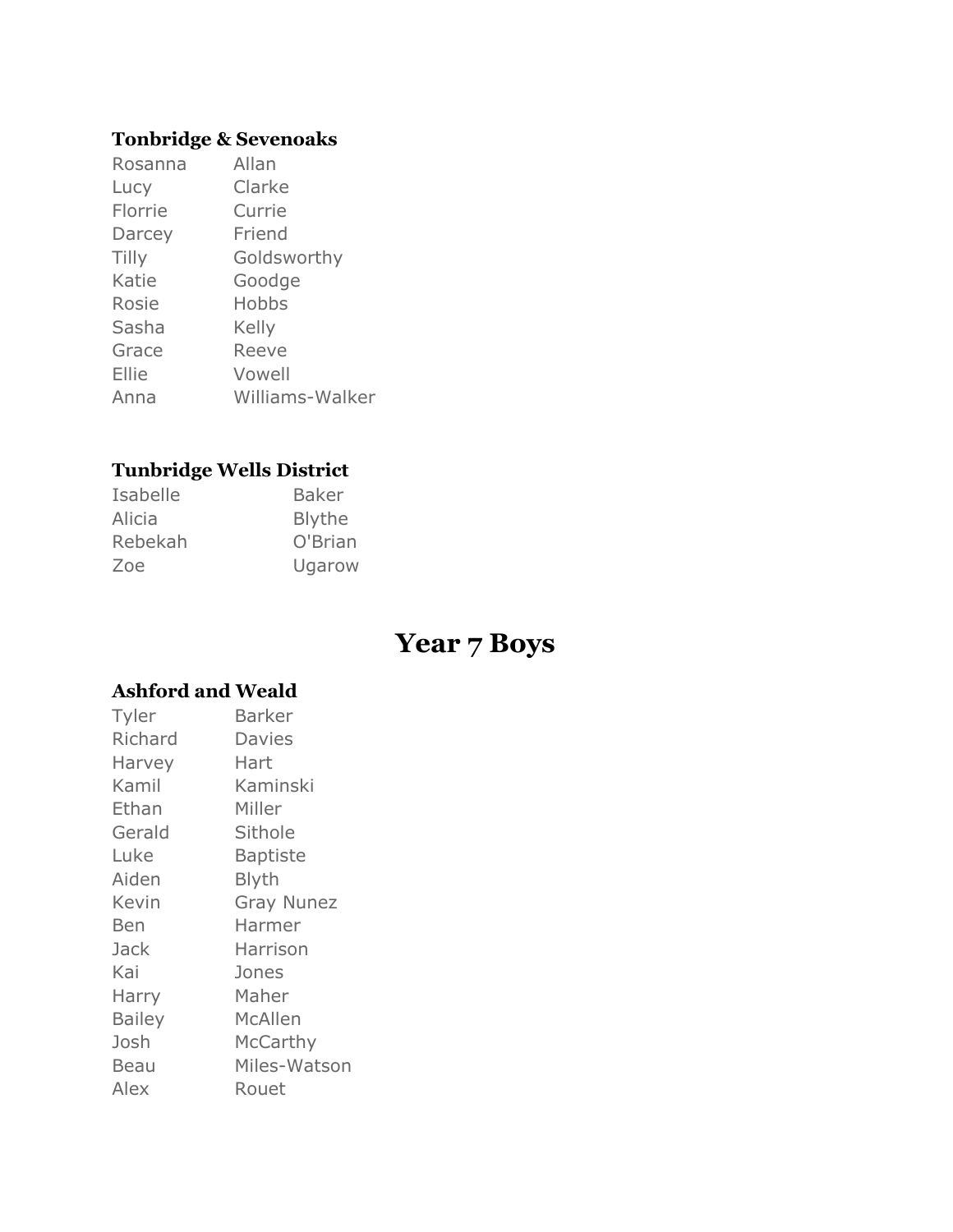Charlie Ward

### **Bexley**

| <b>Blackmore</b> |
|------------------|
| Butterworth      |
| Chin             |
| Corbett-Smith    |
| Dyer             |
| Edozi            |
| Oldfield         |
| Omotoye          |
| Powell           |
| Powell           |
| Roast            |
| Williams         |
|                  |

# **Bromley**

| Jack   | <b>Bluemel</b> |
|--------|----------------|
| Robert | Dayman         |
| Keenan | Henry          |
| Saul   | Iwowo          |
| Ethan  | Kitteridge     |
| Jake   | Leng           |
| Finlay | Lovatt         |
| Leo    | McCallum       |
| Max    | Merrien        |
| Adam   | Miller         |
| Timil  | Patel          |
| Harry  | Schofield      |
| Justin | Strover        |
| Danny  | Wood Brett     |
|        |                |

# **Canterbury and St. Augustines**

| Tom     | Ashely-Jones   |
|---------|----------------|
| Henry   | <b>Balfour</b> |
| Sonny   | <b>Bassett</b> |
| Yannick | de Moubray     |
| Edgar   | Glover         |
| Max     | Halliday       |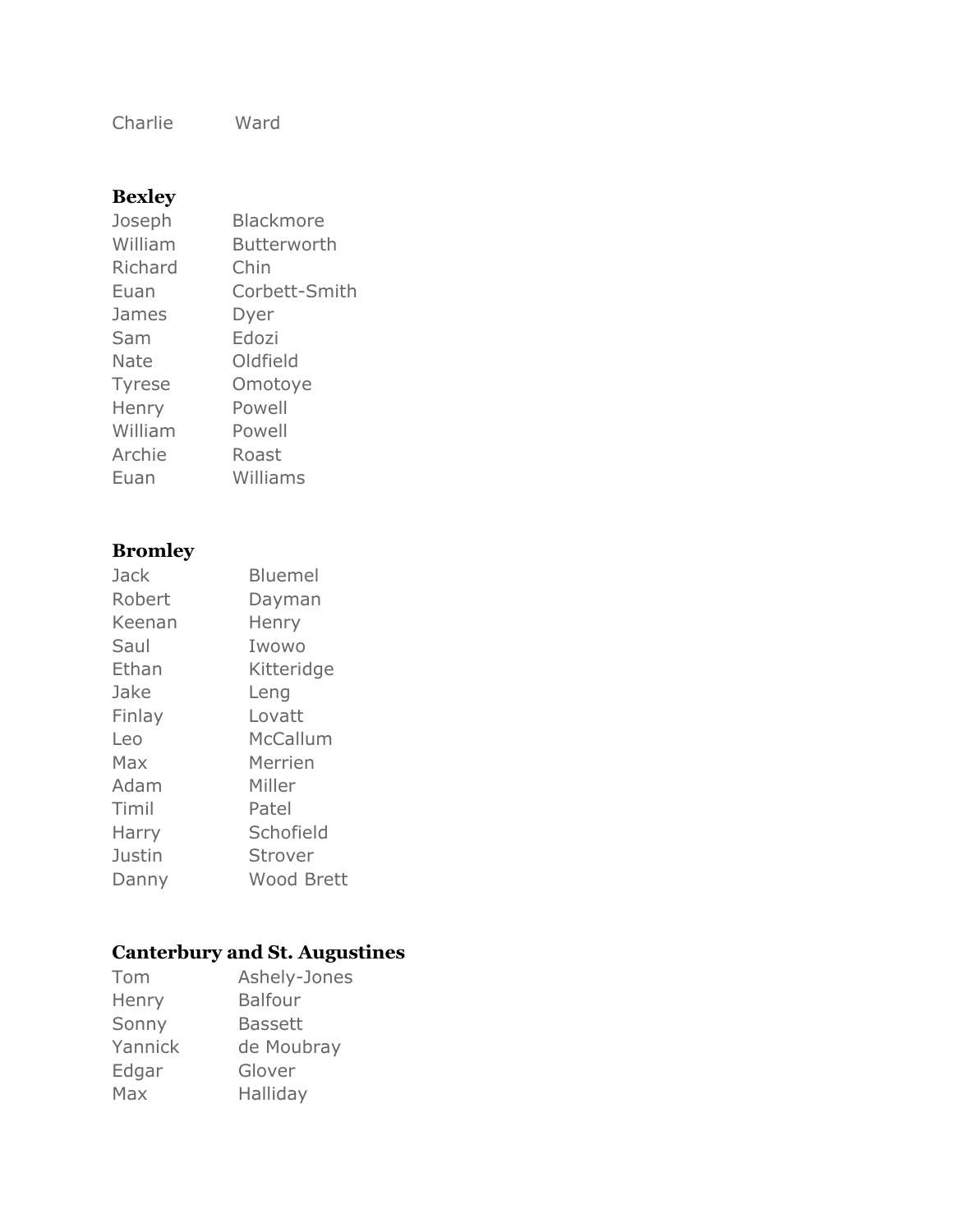| Lois    | Harrison       |
|---------|----------------|
| George  | Leatherby      |
| Harry   | Linch          |
| Harvey  | Lintott        |
| Henry   | <b>McCully</b> |
| Sam     | Newson         |
| Oscar   | Parrick        |
| Jacob   | Pleace         |
| Evan    | Richards       |
| George  | Seery          |
| Franky  | Sheppley       |
| Charlie | Stenbridge     |
| Josh    | <b>Strouts</b> |
| Jacob   | Tucker         |
| Michael | Webb           |

#### **Dartford and Gravesham**

| Stephen       | Bamigbade           |
|---------------|---------------------|
| Sam           | <b>Burdett</b>      |
| Oliver        | <b>Burgess</b>      |
| <b>Billy</b>  | <b>Burns</b>        |
| Sam           | Green               |
| Josh          | Grills              |
| Harry         | Harmer              |
| Ben           | Hope                |
| James         | Jesup               |
| Noah          | Joseph              |
| Dillon        | Lamb                |
| Max           | Luckett             |
| <b>Bailey</b> | Nathaniel           |
| Viltenis      | <b>Stasiukaitis</b> |
| Ben           | <b>Stelfox</b>      |
| Harry         | Taylor              |
| <b>Thomas</b> | Wells               |
| Nathan        | Wesley              |

#### **Maidstone**

| <b>SHAUN</b> | <b>BERRY</b>  |
|--------------|---------------|
| <b>LOUIS</b> | CALLAHAN-INGE |
| ADAM         | <b>CORBY</b>  |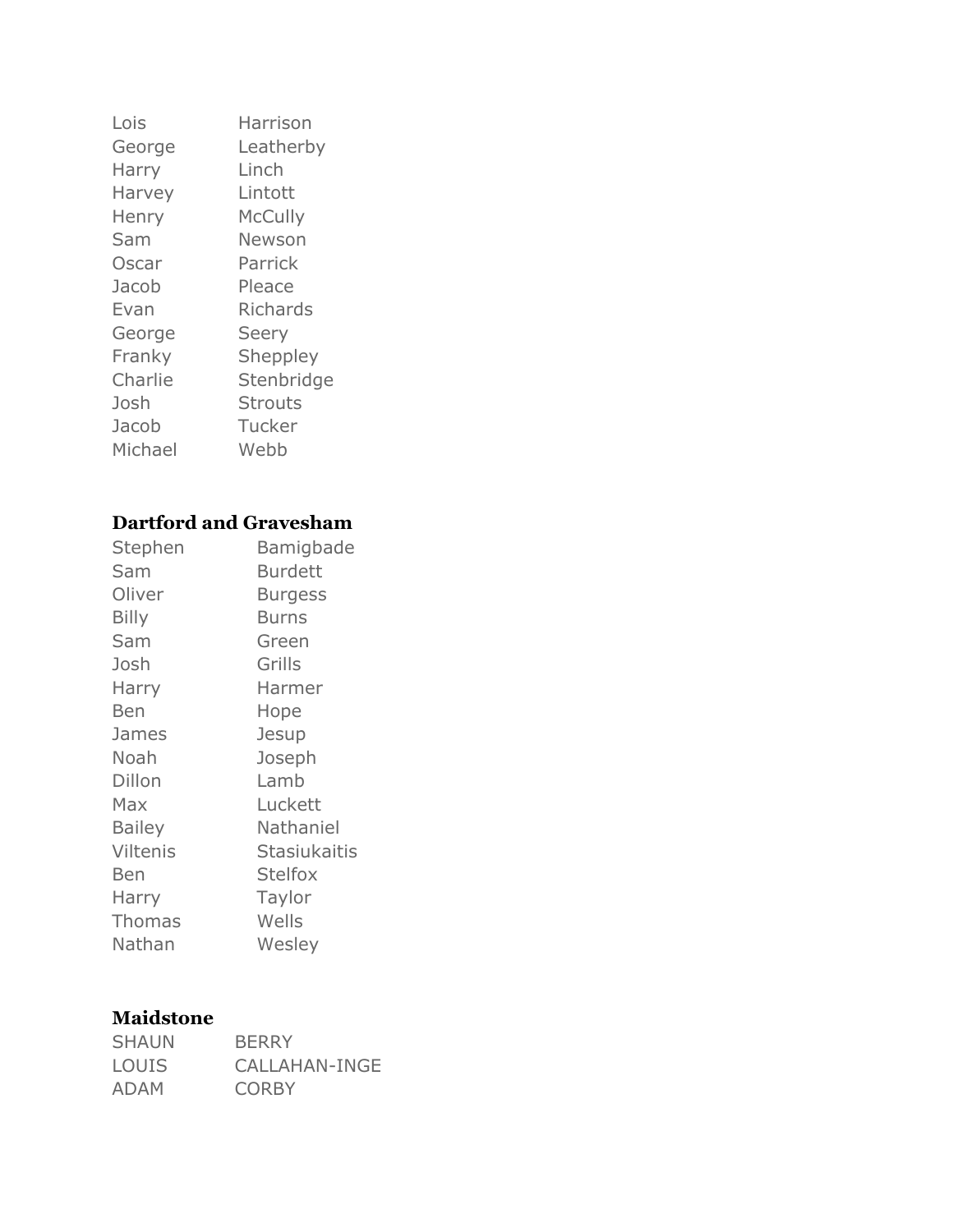| <b>GEORGE</b>  | <b>DADD</b>   |
|----------------|---------------|
| <b>MAX</b>     | ELDRIDGE      |
| <b>JAMES</b>   | <b>FRANCE</b> |
| <b>EDWARD</b>  | <b>GENTLE</b> |
| <b>DOMINIC</b> | LAMB          |
| <b>BILL</b>    | LEYLAND       |
| <b>LUKE</b>    | MARTIN        |
| DANIEL         | McGLYNN       |
| THOMAS         | MULLER        |
| <b>HAMISH</b>  | REILLEY       |
| <b>BASHIRI</b> | RYAN          |
| <b>CHARLIE</b> | WESTON        |
| JOE            | YOUNG         |

# **Medway**

| Steven  | Abbott         |
|---------|----------------|
| Freddie | Bovington      |
| Jack    | Childs         |
| Luke    | Fowle          |
| Jamie   | Graham         |
| Robert  | Griffiths      |
| Jack    | Hardy          |
| Callum  | <b>Jeffrey</b> |
| Sam     | Odell          |
| Jack    | Palmby         |
| Josh    | <b>Russell</b> |
| Ben     | Wyness         |
|         |                |

# **Shepway**

| Lucas        | <b>Barbieri</b>        |
|--------------|------------------------|
| Kai          | <b>Buxton - Carden</b> |
| Joseph       | Fox                    |
| Harvey       | Little                 |
| Louis        | Pares                  |
| Tristan      | Parmenter              |
| Lane         | Sam                    |
| <b>Byron</b> | <b>Stevens</b>         |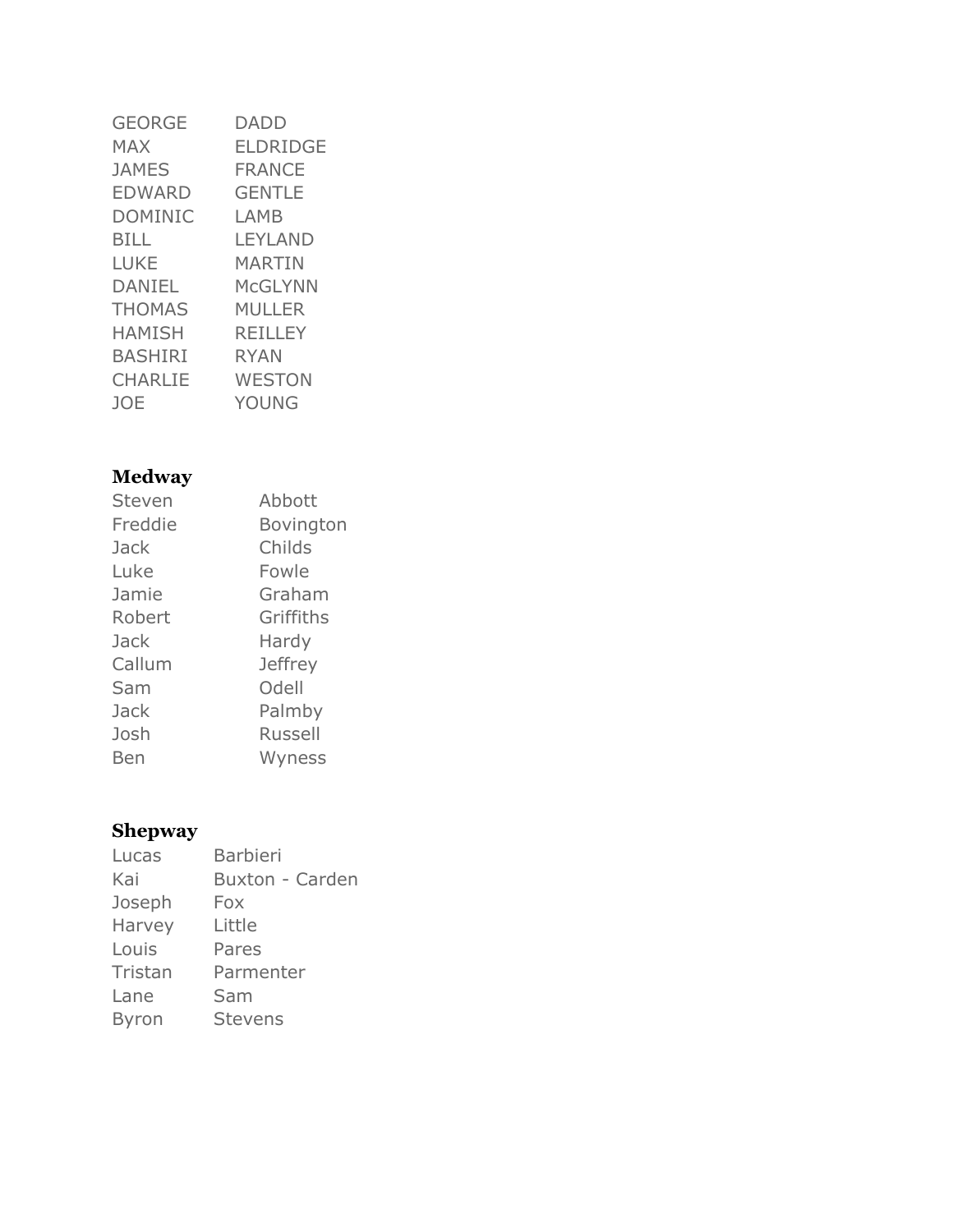#### **South East Kent**

| Jake          | <b>Baird</b>  |
|---------------|---------------|
| Joe           | <b>Faiers</b> |
| Jack          | Hill          |
| Harry         | Johnston      |
| <b>Travis</b> | Kent          |
| Freddy        | Larsen        |
| Calum         | Nagle         |
| Sid           | Uden-Taylor   |
| Sam           | Wilson        |
| Owen          | Wright        |

#### **Swale**

| Aaron  | Field    |
|--------|----------|
| Finlay | Harwood  |
| Luke   | Stringer |
| Jack   | Tomkins  |

#### **Thanet**

| Haydon         | <b>Baldock</b>  |
|----------------|-----------------|
| William        | <b>Barker</b>   |
| Reggie         | <b>Baskaran</b> |
| Matthew        | <b>Blades</b>   |
| Dane           | Broughton       |
| Samuel         | Burnard         |
| <b>Bruno</b>   | Canham          |
| Callum         | Edwards         |
| Len            | Edwards         |
| Ashwin         | Ganesaratnam    |
| <b>Bradley</b> | Grant           |
| <b>Thomas</b>  | House           |
| Joe            | Lawless         |
| William        | Madeira         |
| Luke           | Morton          |
| Mowgli         | Palmer          |
| Toby           | <b>Saunders</b> |
| Nathan         | Spencer         |
| Shiam          | Srikumar        |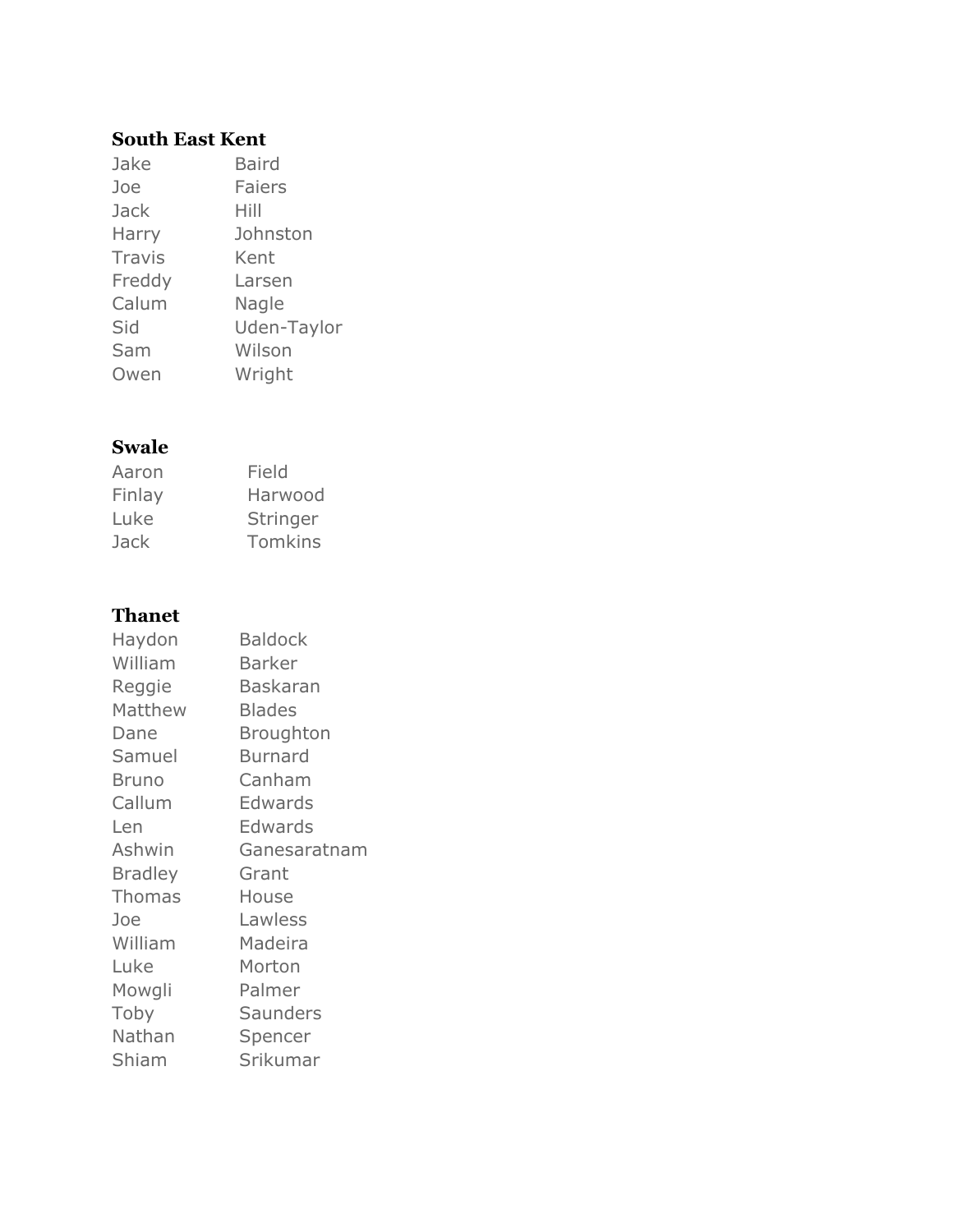#### **Tonbridge & Sevenoaks**

| Samuel        | Ashbrook            |
|---------------|---------------------|
| Harry         | Bevan-Thomas        |
| Lucas         | <b>Buhl-Nielsen</b> |
| Robert        | de Munck            |
| Harry         | Edwards             |
| Zak           | Iqbal               |
| Zachary       | Lenhart             |
| James         | Mardon              |
| Alexander     | Milligan            |
| <b>Tomasz</b> | Morris              |
| George        | Murray              |
| Joshua        | O'Brien             |
| Tom           | Pitts-Tucker        |
| Joe           | Pullman             |
| Tom           | Rigney              |
| Jago          | Salmon              |
| Harvey        | Thatcher            |
| William       | Tyler               |
| Rory          | Welsh               |

### **Tunbridge Wells District**

| Jack    | Amos           |
|---------|----------------|
| Kyle    | Anson          |
| Frankie | Archer-Deacon  |
| Oscar   | Arnold         |
| Kody    | Bradbury       |
| James   | Challingsworth |
| James   | Crawley        |
| James   | Crombie        |
| Freddie | Dear           |
| Jude    | Gilby          |
| Rafael  | Johnston       |
| Michael | Roberts        |

# **Junior Girls**

### **Ashford and Weald**

Alex Beacroft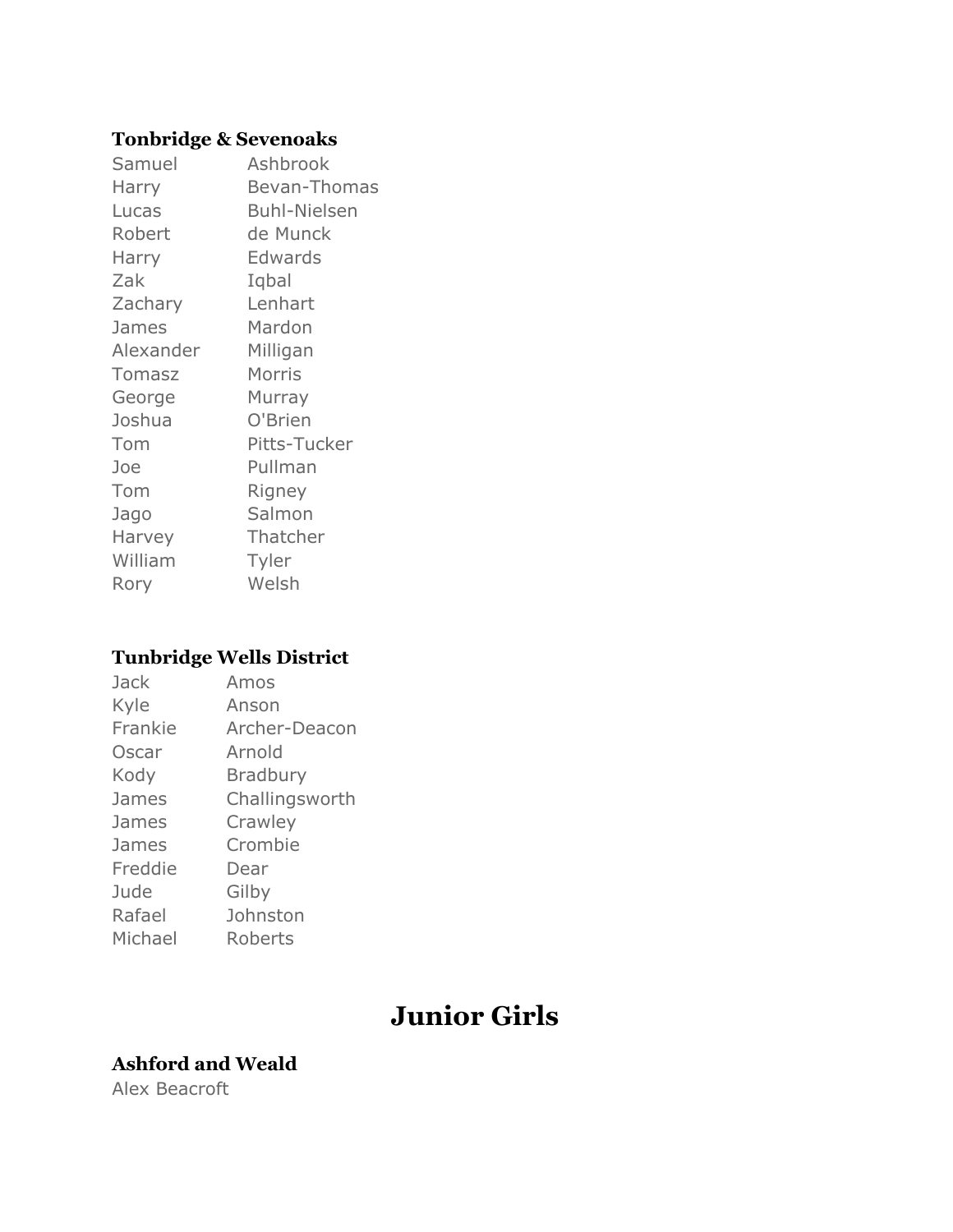| <b>POPPY</b>    | <b>BRANCHET</b>   |
|-----------------|-------------------|
| Holly           | <b>Branchett</b>  |
| Laura           | <b>Brightling</b> |
| <b>HANNAH</b>   | <b>BROOKS</b>     |
| <b>ALICE</b>    | <b>BUSSEY</b>     |
| <b>SUSANNAH</b> | <b>BYLES</b>      |
| Jodie           | Cain              |
| Lauren          | Dixon             |
| Ellie           | Garrett           |
| <b>Kelsey</b>   | Haselgrove        |
| Fran            | Heron             |
| <b>CHARLIE</b>  | <b>HILTON</b>     |
| Libby           | Lay               |
| Matyna          | Pacyna            |
| Grace           | Paine             |
| Hope            | Reynolds          |
| Caitlin         | Royle             |
| IMI             | <b>SULLIVAN</b>   |
| Chloe           | Twaite            |
|                 |                   |

# **Bexley**

| Ellie    | Baxter          |
|----------|-----------------|
| Katy     | Bennett         |
| Hannah   | Capey           |
| Tiegan   | Child           |
| Onyi     | Echegin         |
| Fidelia  | Egejuru         |
| Tiffany  | Fapetu          |
| Annabel  | Field           |
| Madeline | <b>Follis</b>   |
| Rosie    | Hepworth        |
| Katie    | <b>Jeffries</b> |
| Carlotta | Morris-Cano     |
| Renee    | Somerville      |
| Ilina    | Todorova        |
| Ruby     | Wand            |
| Lois     | Warden          |
| Evie     | Whan            |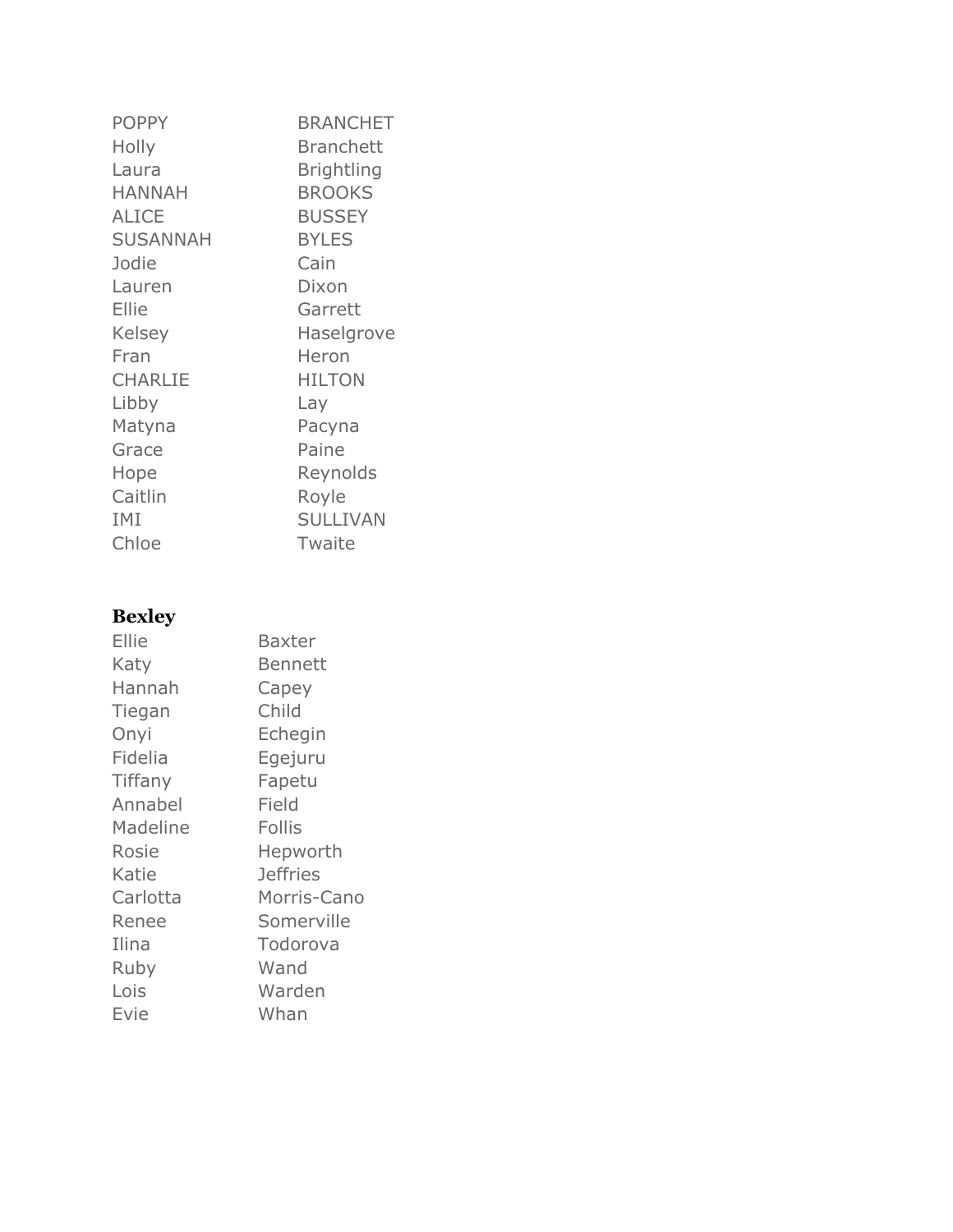### **Bromley**

| Zoe     | Austridge  |
|---------|------------|
| Mayumi  | Baynes     |
| Iona    | Buchanan   |
| Lauren  | Goddard    |
| Imogen  | Meers      |
| Saarah  | Nawaz      |
| Hannah  | O'Flynn    |
| Emilie  | Penlington |
| Sofia   | Podesta    |
| Alice   | Prentice   |
| Jessica | Sellar     |
| Millie  | Smith      |
| Lily    | Tappenden  |

# **Canterbury and St. Augustines**

| Tiegan        | Aitken          |
|---------------|-----------------|
| Anousca       | de Moubray      |
| Crystal       | Ferguson        |
| Ruby          | Flemming        |
| Louise        | Flynn           |
| Freya         | Lee             |
| Phoebe        | Lowrie          |
| Lauren        | Macey           |
| Alexander     | Millard         |
| Alice         | Mount           |
| Izzy          | Osmond          |
| <b>Nicole</b> | Parker          |
| Aimee         | Plumb           |
| Arabella      | Saliba-Williams |
| Winnie        | <b>Skillern</b> |
| D'arcy        | Tattertem       |
| Madeleine     | Tomlin          |
| Jade          | Waters          |
| Phoebe        | Watton          |
| Katie         | Wooliscroft     |

## **Dartford and Gravesham**

| Jodie | А    |
|-------|------|
| Jodie | Alao |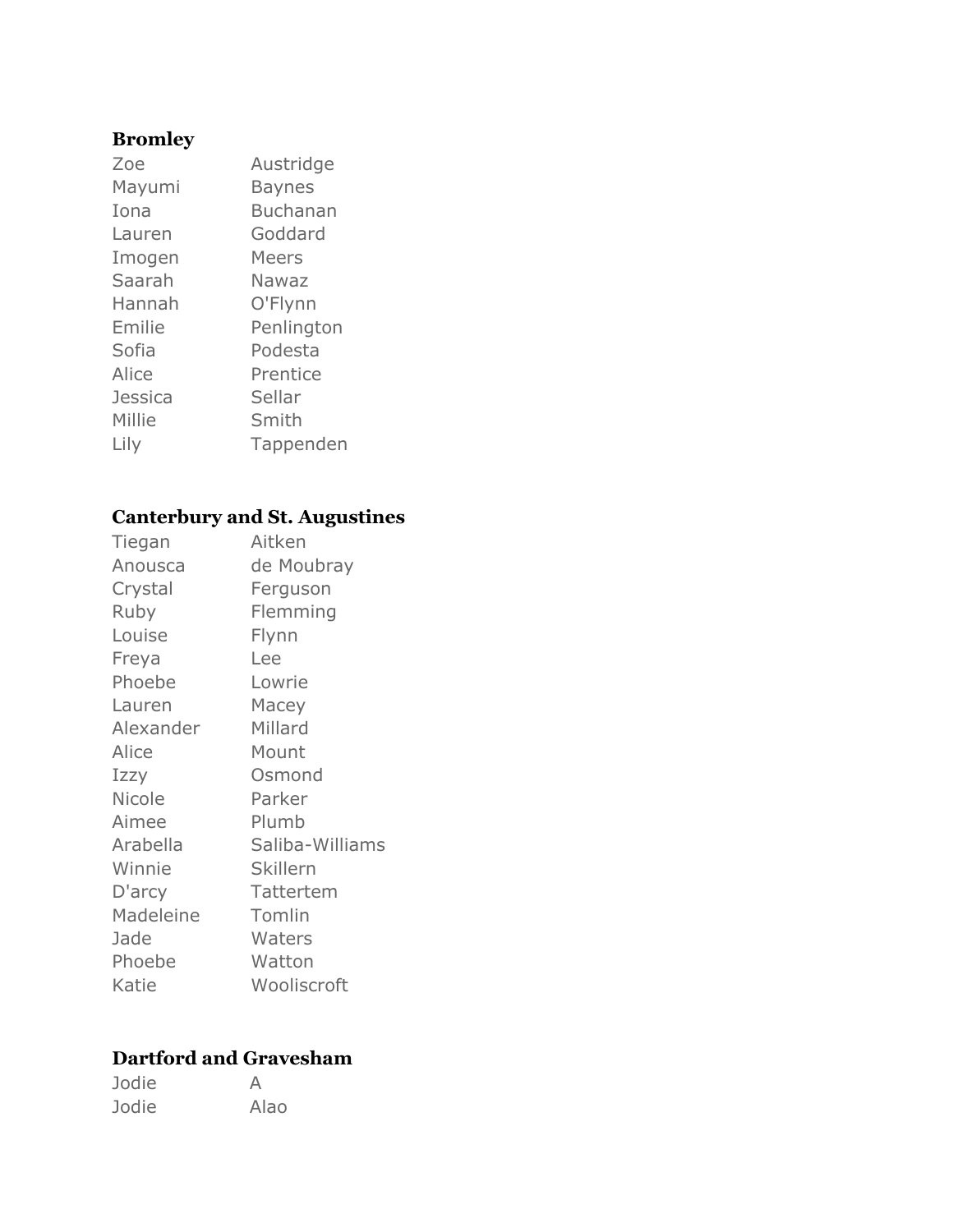| Clio           | Bacon        |
|----------------|--------------|
| Clandia        | <b>Bates</b> |
| Sophie         | <b>Bates</b> |
| Camille        | Cerely       |
| Jasmine        | Fairman      |
| Lilly          | Gibbs        |
| Lilu           | Hes          |
| Cary           | Kwawba       |
| <b>Beyonce</b> | McKenna      |
| Emma           | Power-Avery  |
| Amelia         | Ray          |
| Ellie          | Winkworth    |

## **Maidstone**

| <b>FREYA</b>  | <b>BAILES</b>        |
|---------------|----------------------|
| <b>MADDIE</b> | <b>BRANT</b>         |
| KATHARINE     | <b>BRENTON</b>       |
| CARLA         | <b>CRITALL</b>       |
| <b>FERN</b>   | DEVONPORT            |
| MARGARIDA     | <b>GARCIA</b>        |
| LEXI          | <b>GENTRY-POTTER</b> |
| <b>ESTHER</b> | <b>GRAY</b>          |
| <b>MOLLY</b>  | <b>GREEN</b>         |
| OLIVIA        | <b>JESTIN</b>        |
| <b>JOSIE</b>  | <b>KELLY</b>         |
| <b>KATIE</b>  | KNIGHT               |
| <b>BONNIE</b> | LAMB                 |
| <b>ORLA</b>   | MULLIGAN             |
| <b>SUMMER</b> | <b>REEVES</b>        |
| ASHA          | ROOT                 |
| ALEX          | <b>SYKES</b>         |

### **Medway**

| Daisy   | Anderson         |
|---------|------------------|
| Freja   | Askew            |
| Jodie   | Caller           |
| Lauren  | Colwell          |
| Lauren  | Farley           |
| Emily   | Featherstone     |
| Caitlin | <b>Jefferies</b> |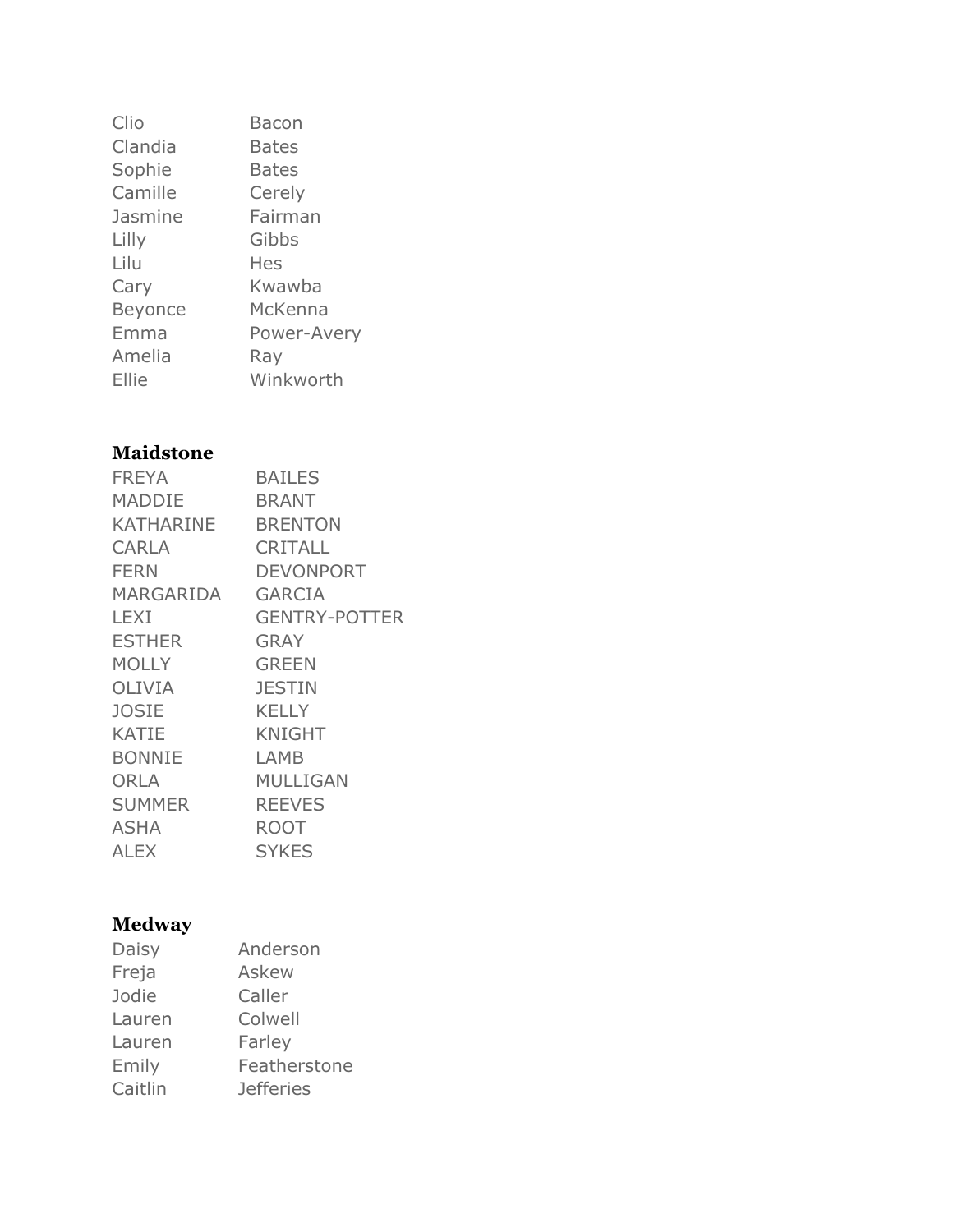| Emma   | Lambkin        |
|--------|----------------|
| Tia    | Marcus         |
| Autumn | <b>Shields</b> |
| Sadie  | Webb           |

### **Shepway**

| Joley    | Catt    |
|----------|---------|
| Daisy    | Cousins |
| Maia     | Daw     |
| Abby     | Duff    |
| Mia      | Hibbert |
| Millie   | Smythe  |
| Merideth | Sutton  |
| Megan    | Tutt    |

#### **South East Kent**

India Wayman

#### **Swale**

| Caitlin | Hirst         |
|---------|---------------|
| Emily   | <b>Thomas</b> |
| Georgia | Williams      |
| Emily   | Woodward      |

#### **Thanet**

| Sommer          | Ansley        |
|-----------------|---------------|
| <b>Scarlett</b> | Baker         |
| Katie           | Burton        |
| Alana           | Fisher        |
| Paris           | Gasson        |
| Rebecca         | Hales         |
| Mia             | Hillyard      |
| Esther          | Laffey        |
| Orla            | McGill        |
| Ellese          | Palmer-Cooper |
| Laura           | Parrish       |
| Amy             | Piper         |
| Ellie           | Rush          |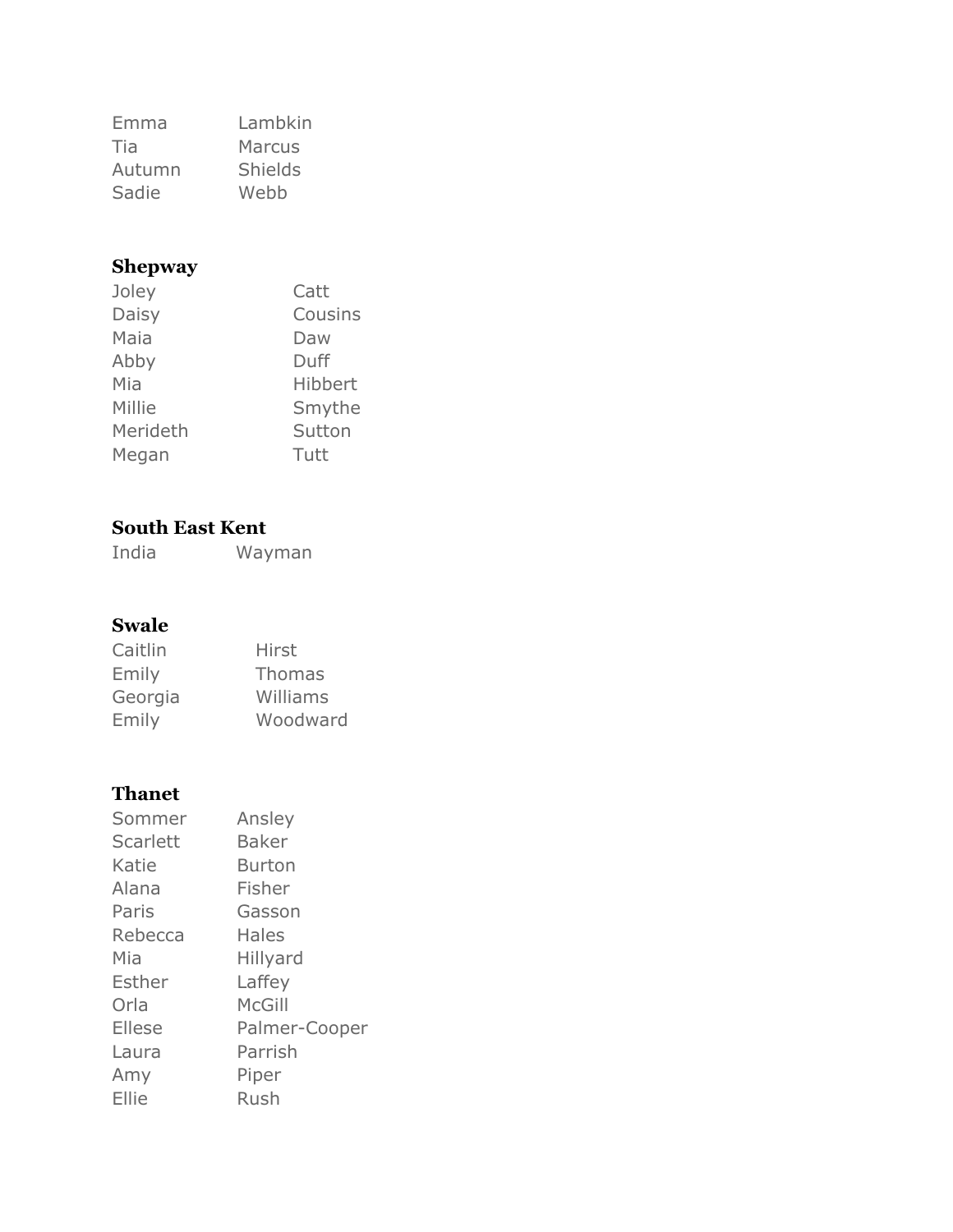| Georgia     | Silk     |
|-------------|----------|
| Isobel      | Smith    |
| Kiera       | Spray    |
| <b>Beth</b> | Williams |

# **Tonbridge & Sevenoaks**

| Florence        | Adcock             |
|-----------------|--------------------|
| Luciana         | Anderson           |
| Emelia          | <b>Barker</b>      |
| <b>Juliette</b> | <b>Briery</b>      |
| Isabella        | <b>Bristow</b>     |
| Evie            | <b>Butler</b>      |
| Kelsi           | Cornish            |
| Sophie          | Dargan             |
| Vita            | de Munck           |
| Emilia          | Donovan            |
| Kathleen        | Faes               |
| Mary            | Fitzmaurice        |
| Molly           | Goldsworthy        |
| Lara            | Gueorguieva        |
| Matilda         | Hall               |
| Isabel          | Inns               |
| Annabel         | Jairaj             |
| Isla            | Jenne              |
| Ella            | King Powrie        |
| Lucy            | Kingston           |
| Michelle        | Li                 |
| Evelyn          | Mayes              |
| Vita            | Milana             |
| <b>Jessica</b>  | O'Hara             |
| Shona           | Oliver             |
| Elspeth         | O'Shea Forsdick    |
| Sally           | Palmer             |
| Stephanie       | Puxty              |
| Inger           | Sagemo             |
| Rebecca         | Smith              |
| Clara           | Tyler              |
| Meghan          | Watson             |
| Orissa          | Welsh              |
| Chloe           | Williams           |
| Sarah           | Williams           |
| Hanna           | <b>Yun-Stevens</b> |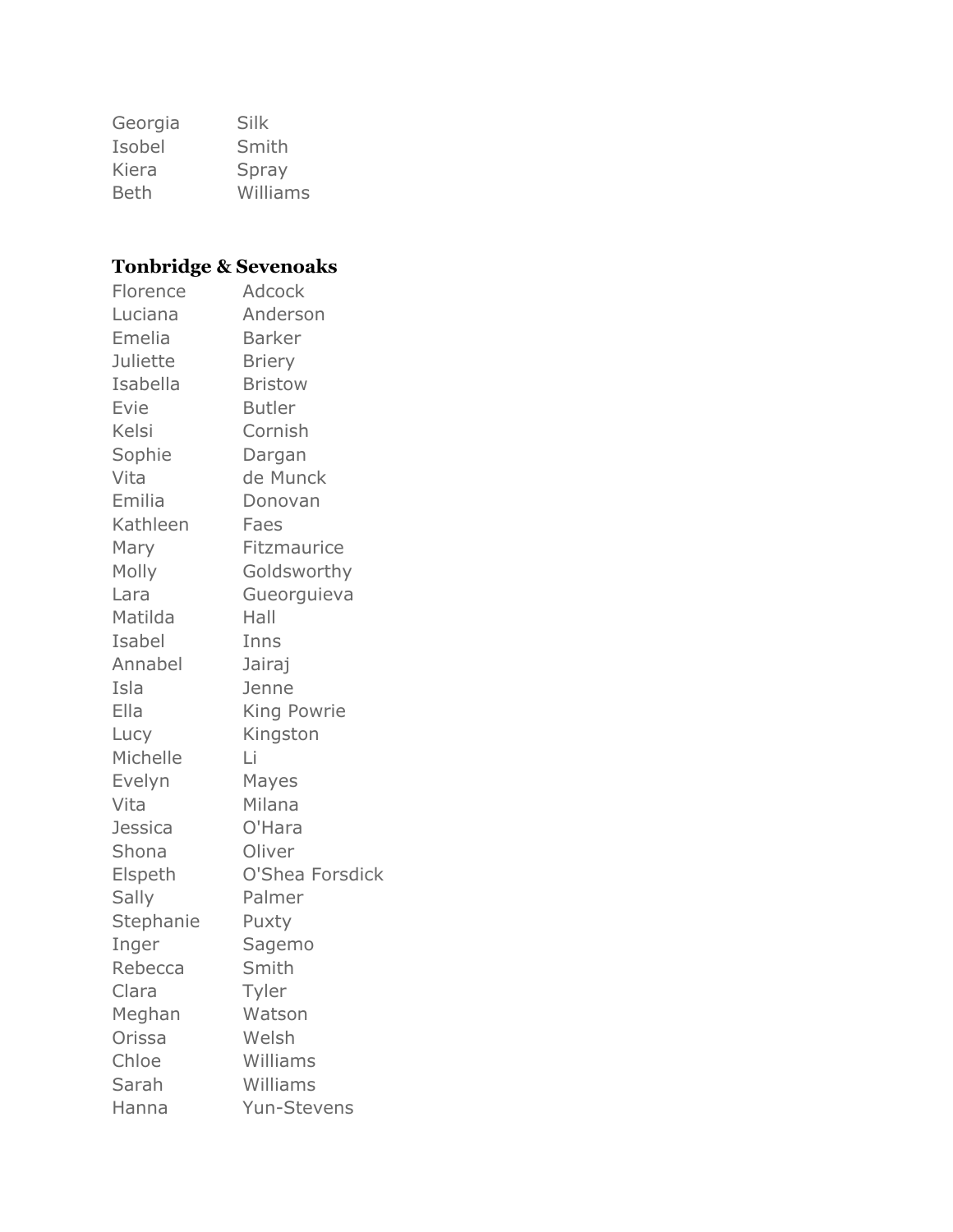#### **Tunbridge Wells District**

| Romaine   | <b>Balcomb-Nevill</b> |
|-----------|-----------------------|
| Kacey     | Byard                 |
| Annabella | Callaway              |
| Sophie    | Charlesworth          |
| Elizabeth | Clarke                |
| Ellen     | Crombie               |
| Imogen    | Ellis                 |
| Elizabeth | Heslop                |
| Abigail   | Johnstone             |
| Jennifer  | Kearney               |
| Arianna   | Kuligowski            |
| Jasmine   | Lewtas                |
| Lily      | Marsh                 |
| Elizabeth | Miller                |
| Olivia    | Moran                 |
| Elise     | Overd                 |

# **Junior Boys**

#### **Ashford and Weald**

Adam Wood Alfie Cossey Ben Bennett Bijaya Tamang Callum Ades Charlie Wealands Finn Wood George Hinkley Harry Lardon Harry Ralph hayden Dyke Jack Lockerby Joshua Churm Kian Derry Mathew Bone Matt Hambrook Oli Prior Ollie Mitchell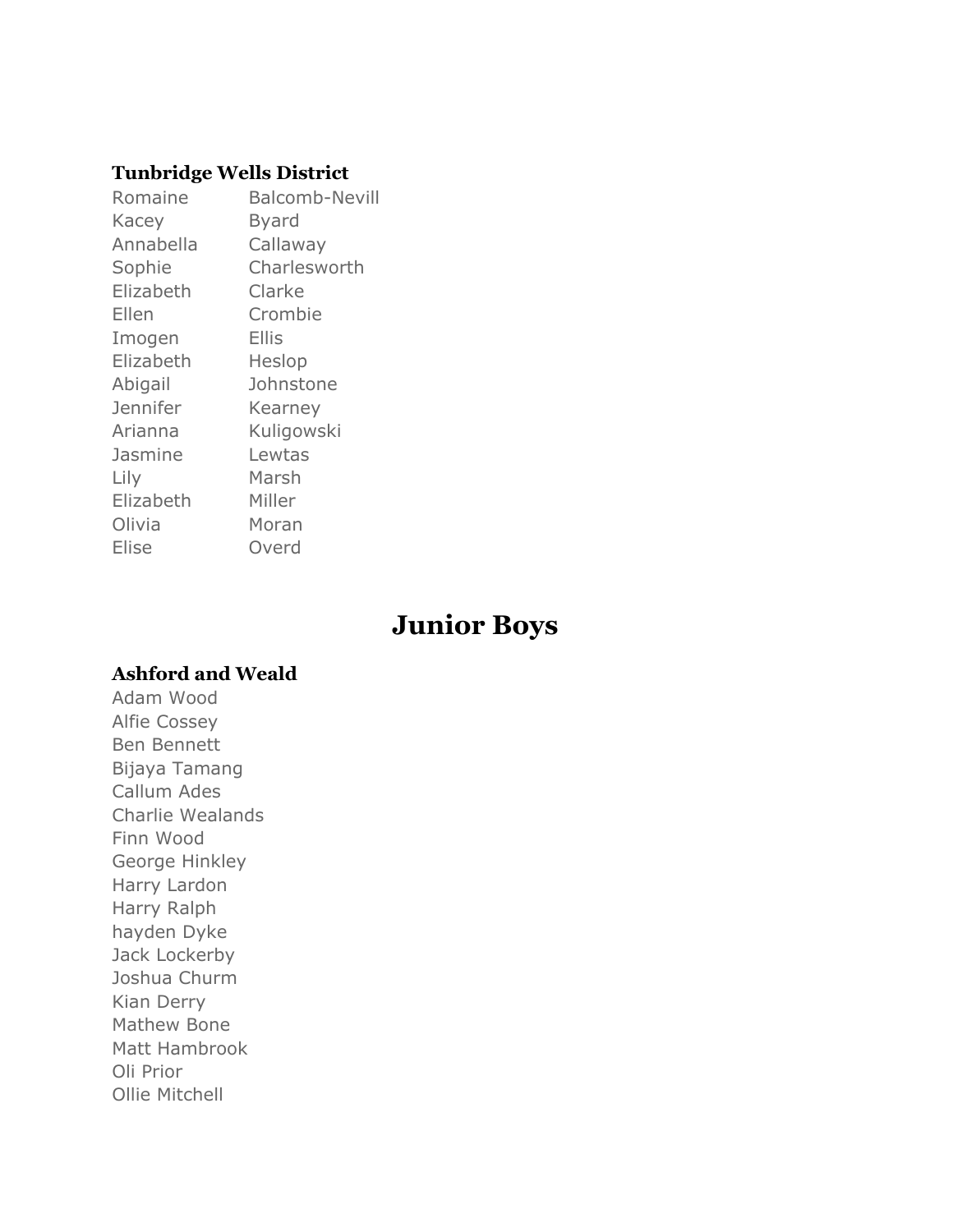| Shaun Khaira |             |
|--------------|-------------|
| Wealands     | Charlie     |
| Hayden       | <b>Dyle</b> |

# **Bexley**

| Matthew      | Crane            |
|--------------|------------------|
| James        | Drummond         |
| <b>Ben</b>   | Gardiner         |
| Tom          | <b>Helewell</b>  |
| Jack         | Higgins          |
| Ted          | Higgins          |
| Max          | Leeves           |
| Luke         | Lindus           |
| Ben          | <b>McNally</b>   |
| <b>Billy</b> | Mitchell         |
| Adam         | Mithan           |
| Toby         | Moth             |
| Sam          | Ojo              |
| Matthew      | Roach            |
| Nathan       | Rodrigues        |
| Toyyib       | Salawu           |
| Jack         | Smith            |
| Lewis        | <b>Stickings</b> |
| Ronnie       | Stowell          |
| Regan        | <b>Thomas</b>    |

# **Bromley**

| Urgahat Proctor |
|-----------------|
|                 |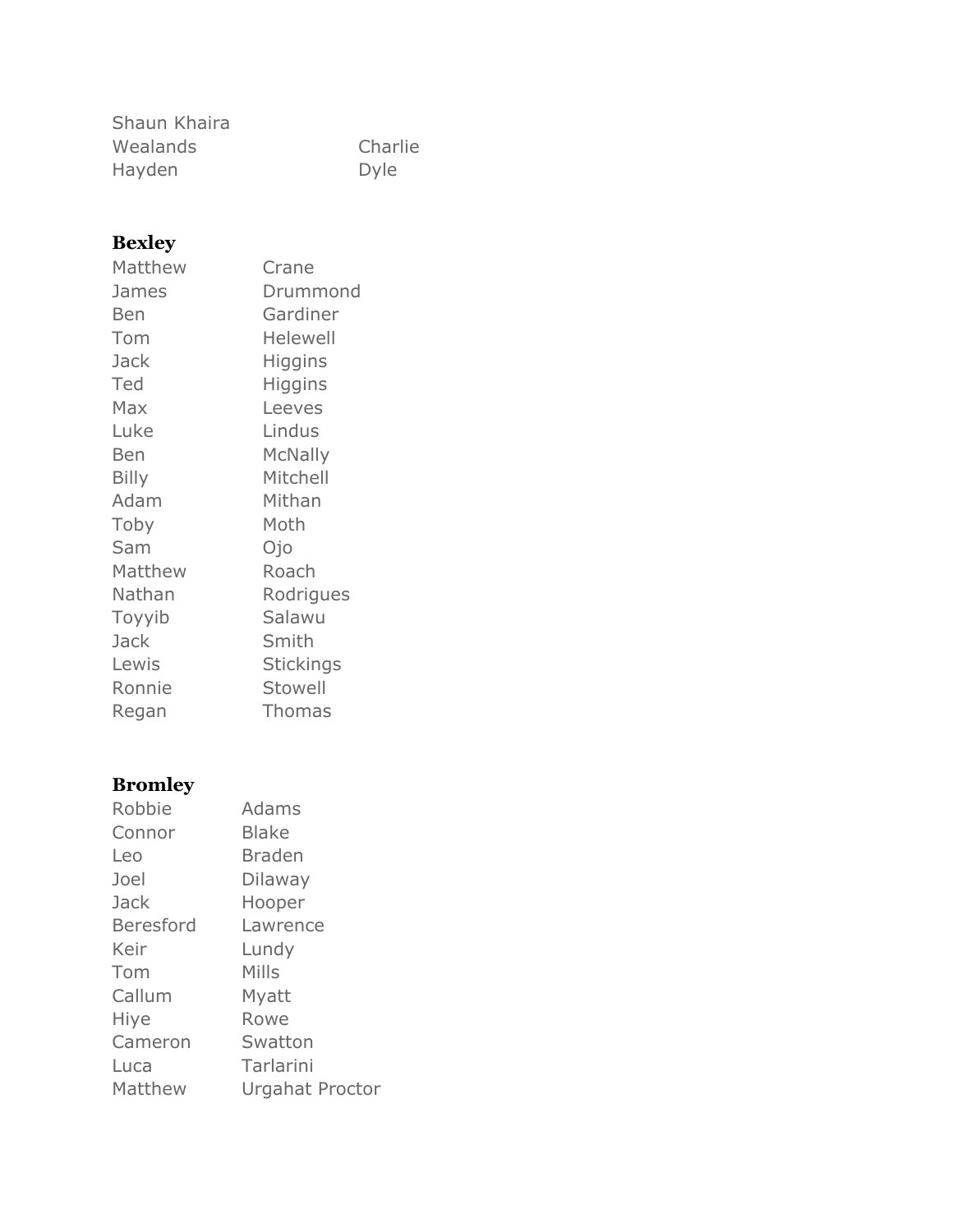Oliver Wood

### **Canterbury and St. Augustines**

| Charlie       | Adams           |
|---------------|-----------------|
| Hugo          | <b>Boland</b>   |
| <b>Thomas</b> | Devereux        |
| Arthus        | <b>Dibiase</b>  |
| Dominic       | Emptage         |
| <b>Marcus</b> | Etheridge       |
| Cole          | Gibbons         |
| Alex          | Halliday        |
| Dan           | Harrison        |
| John          | Heashan         |
| Douglas       | Knoll           |
| Joe           | Laffey          |
| Patrick       | Lyle            |
| <b>Shamus</b> | Mohan           |
| Noah          | Radcliffe-Adams |
| Jack          | Seery           |
| Henley        | Swandale        |
| Joe           | Wall            |
| Oliver        | Weston          |
| Oliver        | Wills           |
| Ewan          | Wood            |

### **Dartford and Gravesham**

| Jubril       | Abesigbin      |
|--------------|----------------|
| Sean         | Adams          |
| <b>Elyas</b> | Agounizera     |
| Matt         | Alu            |
| Charlie      | Anderson       |
| Henry James  | Cowie          |
| Tom          | Denyer-Vickers |
| Lesley       | Duru           |
| Alfie        | Evans          |
| Josh         | Gbagbo         |
| Archie       | May            |
| Ayomide      | Owolabi        |
| George       | Palmer         |
| Luc          | Piromalli      |
|              |                |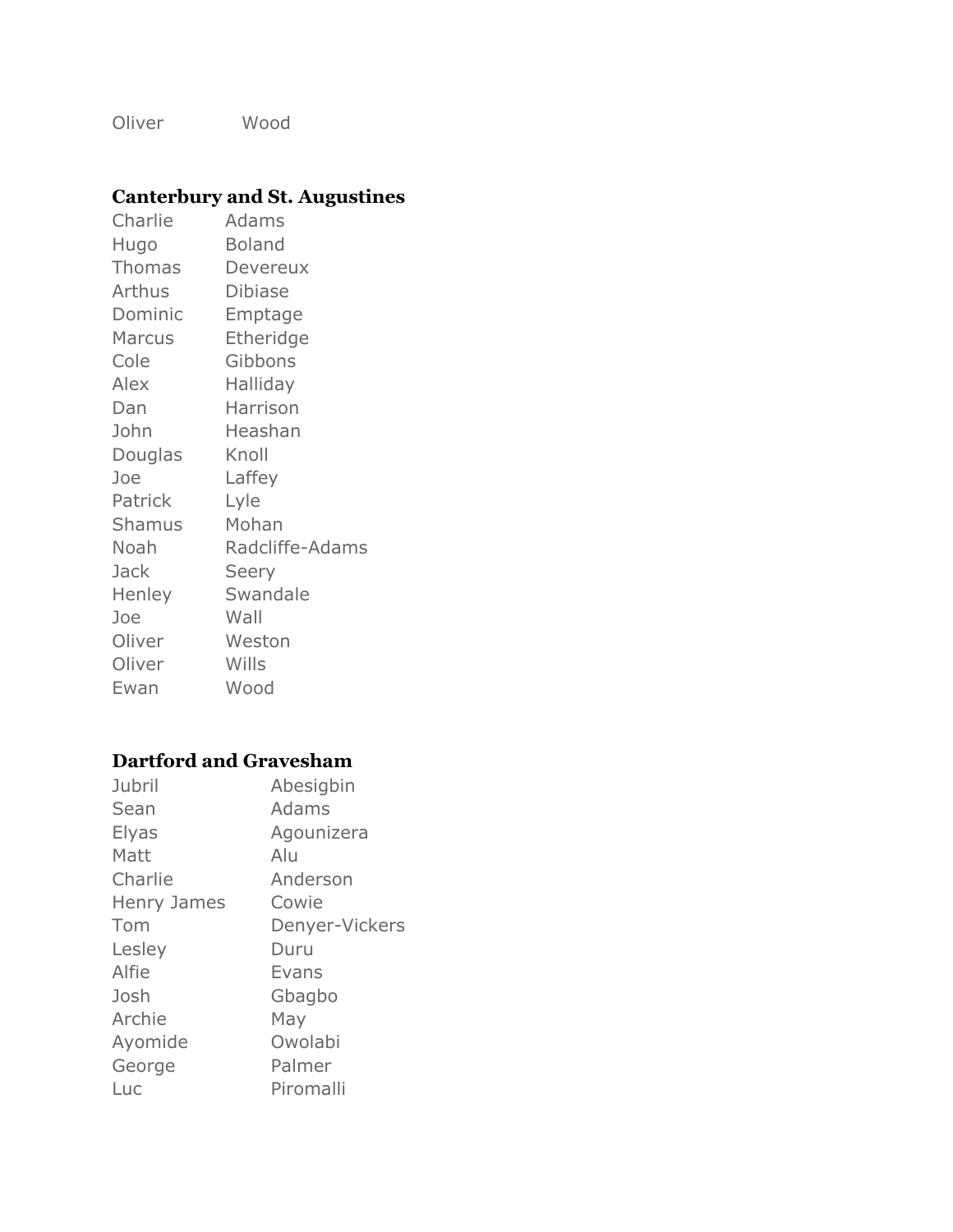| Pope           |
|----------------|
| Rodgers        |
| Taylor         |
| <b>Tomkins</b> |
| Uwejamomere    |
|                |

### **Maidstone**

| <b>ROY</b>     | <b>BOURNER</b> |
|----------------|----------------|
| <b>LEWIS</b>   | CABLE          |
| <b>OLIVER</b>  | <b>COLLINS</b> |
| <b>SIMON</b>   | COPPARD        |
| <b>FRASER</b>  | <b>DANIELS</b> |
| <b>GEORGIE</b> | <b>ENGLISH</b> |
| BEN            | <b>FULLER</b>  |
| <b>GEORGE</b>  | HALL           |
| <b>CHRIS</b>   | <b>HARPER</b>  |
| <b>JAMES</b>   | <b>HOYTE</b>   |
| <b>JAKE</b>    | <b>MILSOM</b>  |
| ALFIE          | NEWLAND        |
| OLIVER         | <b>NISBET</b>  |
| <b>THOMAS</b>  | <b>SHARE</b>   |
| <b>JACK</b>    | WRIGHT         |
| <b>GEORGE</b>  | YOUNG          |

### **Medway**

| Reegan  | Archer       |
|---------|--------------|
| Quinn   | Austin       |
| Ben     | <b>Blake</b> |
| Ilan    | Chilman      |
| Alex    | Donnelly     |
| Joseph  | Gethen       |
| Jude    | Gordon       |
| Frankie | Morgan       |
| Samuel  | Painter      |
| Jamie   | Payne        |
| Reece   | Perkins      |
| Ben     | Townend      |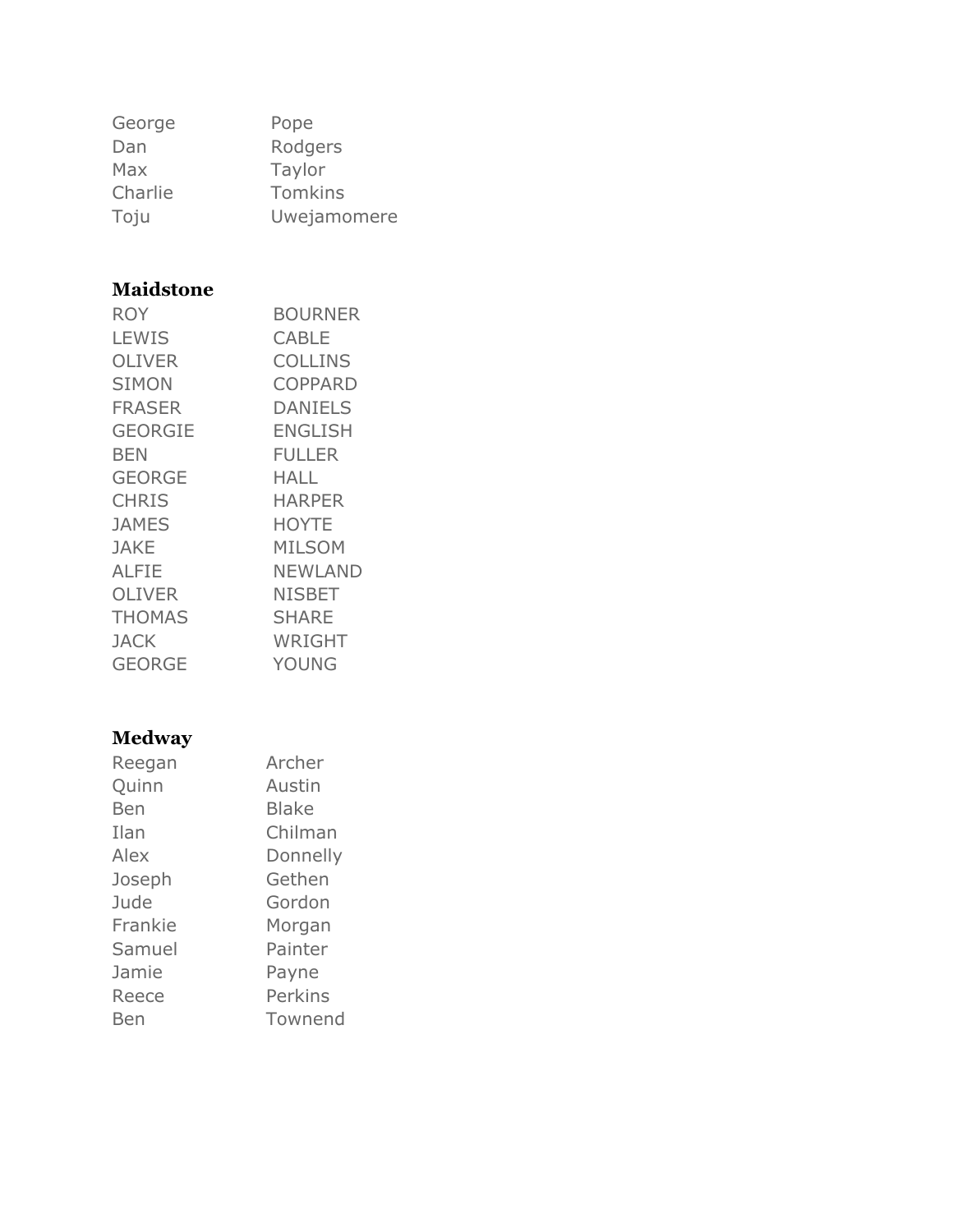### **Shepway**

| Harrison           | Avery                 |
|--------------------|-----------------------|
| Archie             | Barwell               |
| Charlie            | <b>Blanks</b>         |
| Charlie            | <b>Blanks</b>         |
| Lewis              | Godden                |
| Mikel <sup>'</sup> | Gurung                |
| Evan               | Morgan                |
| Ronai              | Rai                   |
| Finn               | Smith                 |
| Thomas             | <b>Walmsley-Dance</b> |
| Owen               | Weller                |
| <b>Thomas</b>      | Wells                 |
| Morgan             | West                  |
|                    |                       |

#### **South East Kent**

| Matthew   | <b>Boucher</b> |
|-----------|----------------|
| Kane      | Clay           |
| Garth     | Dugmore        |
| Freddie   | Faiers         |
| Joe       | Griffiths      |
| Christian | Watts          |
|           |                |

#### **Swale**

| William | Randall    |
|---------|------------|
| Joe     | Tewkesbury |

### **Thanet**

| Jack          | <b>Baker</b>  |
|---------------|---------------|
| Hughie        | Coleman       |
| Sam           | Cooper        |
| Oliver        | <b>Davies</b> |
| Gabriel       | Harrison      |
| Joseph        | Hunt          |
| Alex          | Kavanagh      |
| Cameron       | Macrae        |
| <b>Thomas</b> | Mount         |
| George        | Pittock       |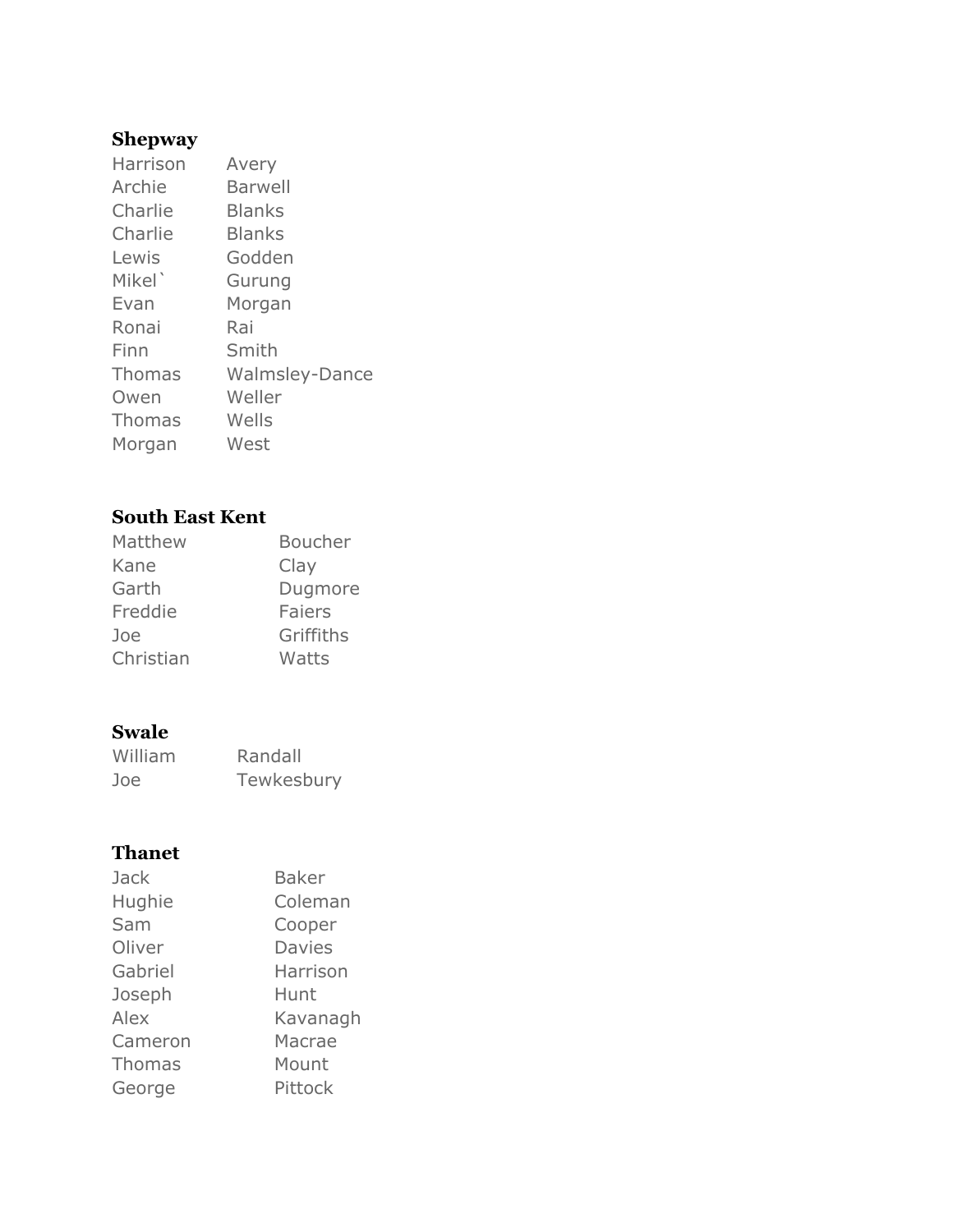Matt Shield

### **Tonbridge & Sevenoaks**

| Oscar         | <b>Brown</b>    |
|---------------|-----------------|
| <b>Braden</b> | <b>Buchanen</b> |
| Jamie         | Cambell         |
| Charlie       | Crick           |
| Diego         | Del Ser         |
| Toby          | Emm             |
| Alex          | Freeman         |
| Joseph        | Georgiadis      |
| Gideon        | Goldring        |
| Logan         | Green           |
| <b>Marcus</b> | Henbest         |
| Harry         | Houillon        |
| James         | Kingston        |
| Tom           | Langford        |
| Oscar         | Lewtas          |
| Alex          | Pullman         |
| Cameron       | Roberts         |
| Mikey         | Ryan            |
| Daniel        | Schofield       |
| Sasha         | <b>Stead</b>    |
| Jamie         | Thompson        |
| Adam          | Van de Plas     |
| <b>Ben</b>    | Watkins         |
| Adrian        | Wise            |
| Irfan         | Zaman           |
| Arthur        | Zijdenbos       |

# **Tunbridge Wells District**

| Oliver    | Addis           |
|-----------|-----------------|
| Finn      | Alexander-Birch |
| Ollie     | <b>Bingham</b>  |
| Harvey    | <b>Byard</b>    |
| Harry     | Cohen           |
| Alfie     | Cubberley       |
| Jacob     | Duan            |
| Sebastian | Lund            |
| Josh      | Martin          |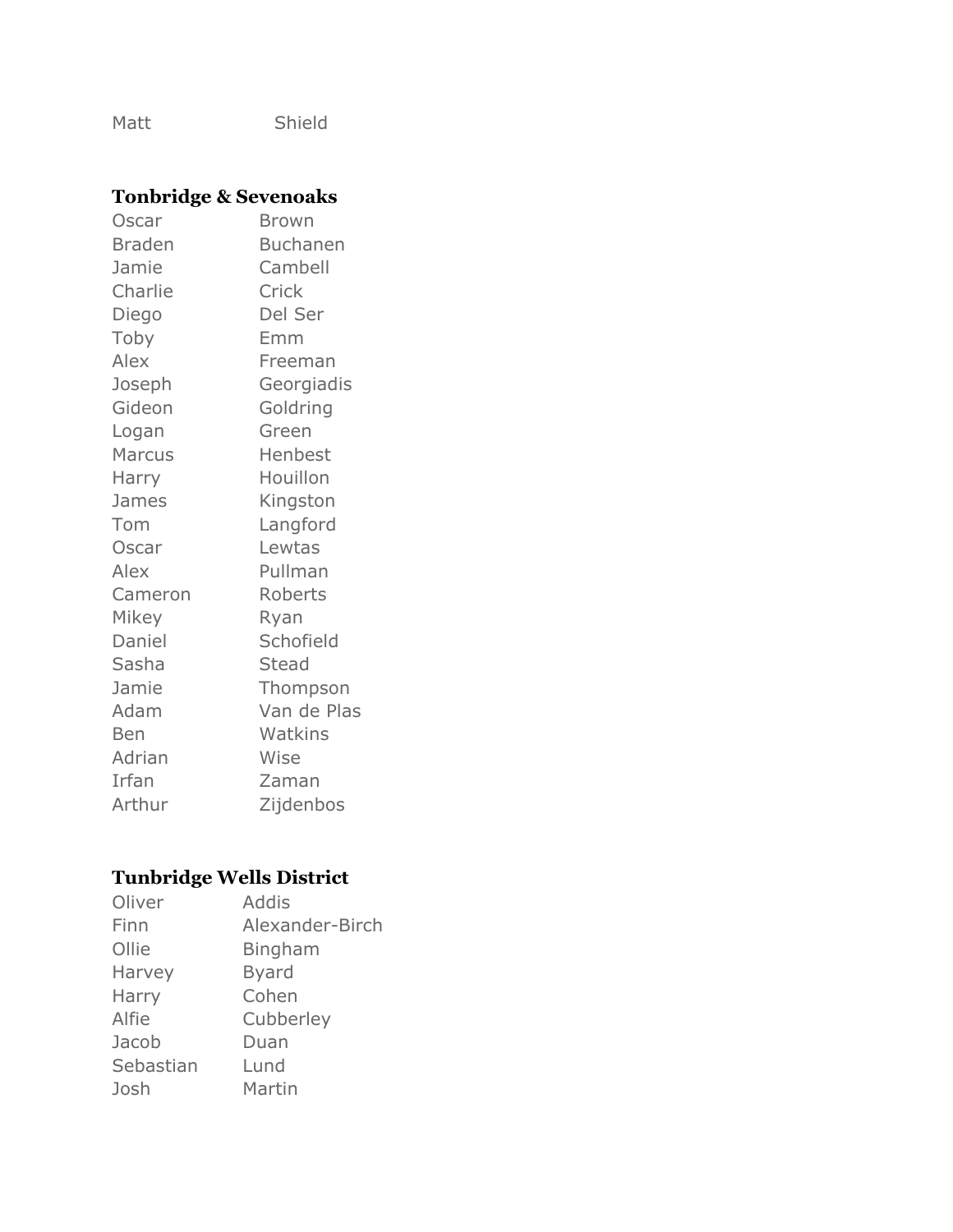| Oliver  | Milborne     |
|---------|--------------|
| Taylor  | Morley       |
| Toby    | Ponsford     |
| William | Rayner       |
| Toby    | Ross         |
| Cameron | Sharp        |
| George  | <b>Slack</b> |
| James   | Stoney       |
| Alex    | Thompson     |

# **Intermediate Girls**

### **Ashford and Weald**

| Annissa       | Abraham            |
|---------------|--------------------|
| Serece        | <b>Boxall-Roye</b> |
| Jess          | Carley             |
| Tyler         | Christou           |
| Charlotte     | Gladden            |
| Winona        | Gurung             |
| Fiona         | Hu                 |
| Pheobe        | Hughes             |
| <b>Briony</b> | Hyland             |
| Megan         | <b>Jeffery</b>     |
| Hannah        | Lane               |
| Megan         | Ludlow             |
| Harriet       | Rogers             |
| Maddie        | Rogers             |
| Amba          | <b>Starking</b>    |
| Samantha      | Vane               |

# **Bexley**

| Katie          | <b>Bennett</b> |
|----------------|----------------|
| Tilly          | Cosgrove       |
| Molly          | Dent           |
| Taiwo          | Eyiowuawi      |
| Sophie         | Fenner         |
| Kelsey         | Fuss           |
| Molly          | <b>Hawkins</b> |
| <b>Jessica</b> | Keene          |
| Chloe          | Mancini        |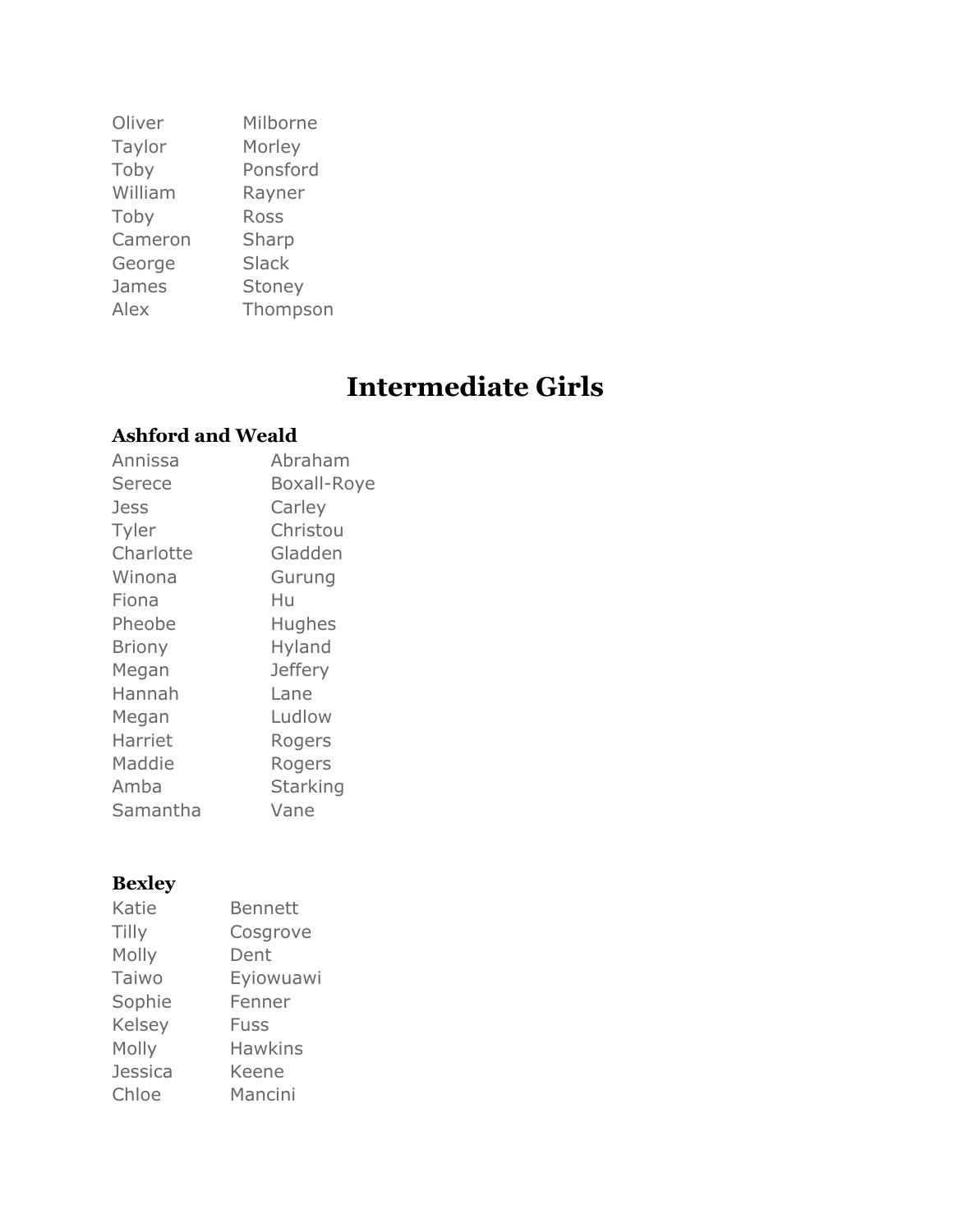| Holly  | Page        |
|--------|-------------|
| Abbie  | Sparrowhawk |
| C      | Staunton    |
| Amelia | Waters      |

### **Bromley**

| Roisin        | <b>Atkins Dyke</b> |
|---------------|--------------------|
| Yasmin        | Austridge          |
| Megan         | <b>Bullen</b>      |
| Joanna        | Clowes             |
| Sumer         | Eagleston          |
| Lucy          | Elms               |
| <b>Tamsin</b> | Falshaw            |
| Izzy          | Goodwin            |
| Amy           | Leach              |
| Gracie        | Millen             |
| Olivia        | Murtagh Smith      |
| Georgina      | Piper              |
| Shannon       | <b>Risky</b>       |
| Sabrina       | Sinha              |
| Georgina      | Taylor             |
| Annabelle     | Underdown          |

### **Canterbury and St. Augustines**

| Elena             | <b>Bandel</b> |
|-------------------|---------------|
| Emily             | Bond          |
| <b>Keely</b>      | <b>Burdge</b> |
| Holly             | Fielder       |
| Sarah             | Hall          |
| Harriet           | Hyett         |
| <b>Anne Marie</b> | Jackson       |
| Emma              | Newson        |
| Jana              | Pava          |
| Connie            | Willet        |

### **Dartford and Gravesham**

Georgia Burdett Rebecca Burford Sydney C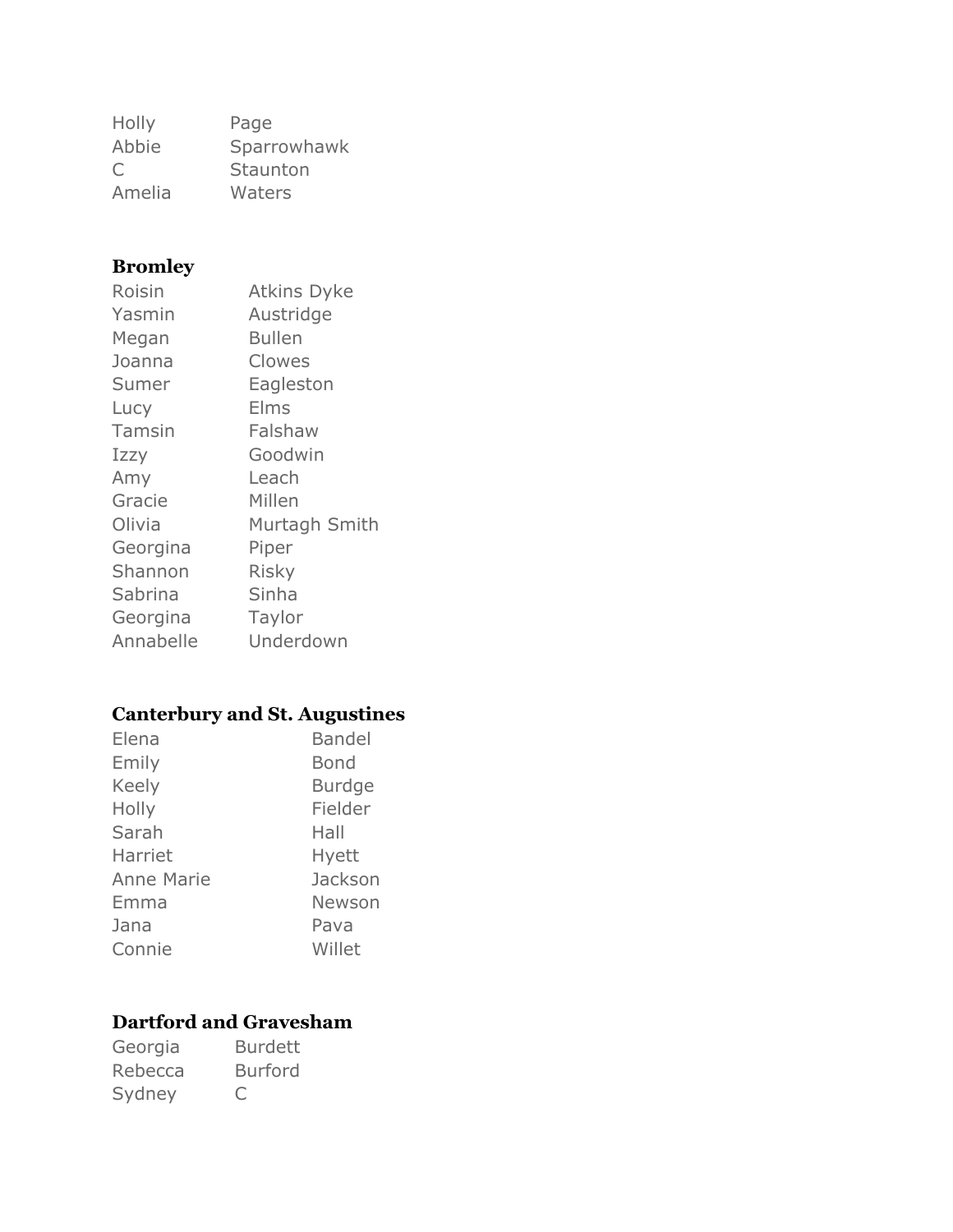| Ellie  | Coleman        |
|--------|----------------|
| Zahra  | Crane          |
| Phoebe | н              |
| Amy    | Hart           |
| Chloe  | Louise Gebbett |
| Abi    | Morrison       |
| Faye   | O'Brien        |
| Maisie | Parker         |
| Ellie  | Perkins        |
| Chloe  | Sharp          |
| Jade   | Smith          |
|        |                |

### **Maidstone**

| <b>KARNANNE</b>  | <b>BELL</b>       |  |
|------------------|-------------------|--|
| <b>DOMINIQUE</b> | <b>BUGGS</b>      |  |
| <b>ELLA</b>      | <b>BURGESS</b>    |  |
| <b>ELOISE</b>    | <b>COLLINGS</b>   |  |
| <b>ANNIE</b>     | <b>CRUSE</b>      |  |
| <b>TYRA</b>      | <b>DUFFUSS</b>    |  |
| <b>BETH</b>      | <b>ELLIOT</b>     |  |
| <b>TAMSIN</b>    | <b>GEORGE</b>     |  |
| <b>EMILY</b>     | <b>HALE</b>       |  |
| <b>CATRINA</b>   | <b>HAYES</b>      |  |
| <b>ISABELLA</b>  | <b>KER</b>        |  |
| <b>RACHAEL</b>   | <b>KNATCHBALL</b> |  |
| <b>LEONORA</b>   | <b>PENRY</b>      |  |
| AMY              | QUINNELL          |  |
| <b>ERIN</b>      | <b>ROODT</b>      |  |
| <b>SOPHIE</b>    | <b>SCOTT</b>      |  |
| <b>MEGAN</b>     | <b>SMITH</b>      |  |
| <b>ELEANOR</b>   | <b>SWIFT</b>      |  |

### **Medway**

| Anna           | <b>Broomfield</b> |
|----------------|-------------------|
| Kia-Anne       | <b>Burgess</b>    |
| Chloe          | Duffy             |
| Lucy           | Godfrey           |
| <b>Jessica</b> | <b>Masters</b>    |
| Veronika       | Palcovicova       |
| Hannah         | Townend           |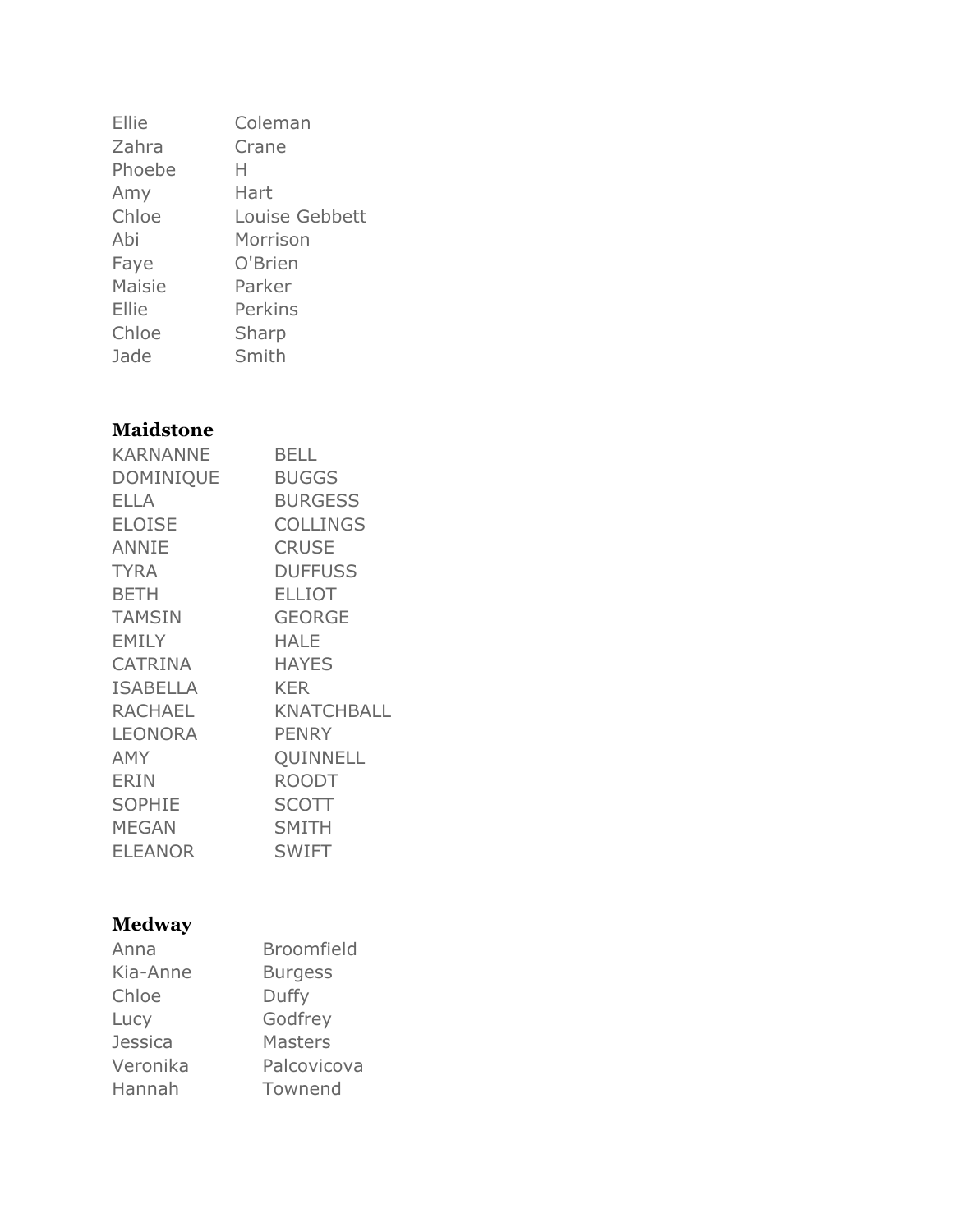LOLA WHEELER Taryn Willis

### **Shepway**

| Ella     | Fox    |
|----------|--------|
| Danielle | Godden |
| Hazel    | Major  |

#### **South East Kent**

Sofia Palmerin

#### **Thanet**

| Boon      |
|-----------|
| Debling   |
| Goldsmith |
| Lever     |
| Macrae    |
| Piper     |
| Whitehead |
|           |

### **Tonbridge & Sevenoaks**

| Genevieve     | Allan            |
|---------------|------------------|
| Phoebe        | Barker           |
| Sarah Jane    | Brown            |
| Reena         | Chow             |
| Connie        | Dobson           |
| Emilia        | Hope             |
| Mary          | Jones            |
| Emily         | Kendon           |
| <b>Jessie</b> | Oliver           |
| Polly         | Pitcairn Knowles |
| Emily         | Pitts-Tucker     |
| Pollyanna     | Rimell           |
| Lauren        | Tucker           |
| Alice         | Tyler            |
| Freya         | Wallinger        |
| Carlotta      | Weitzel          |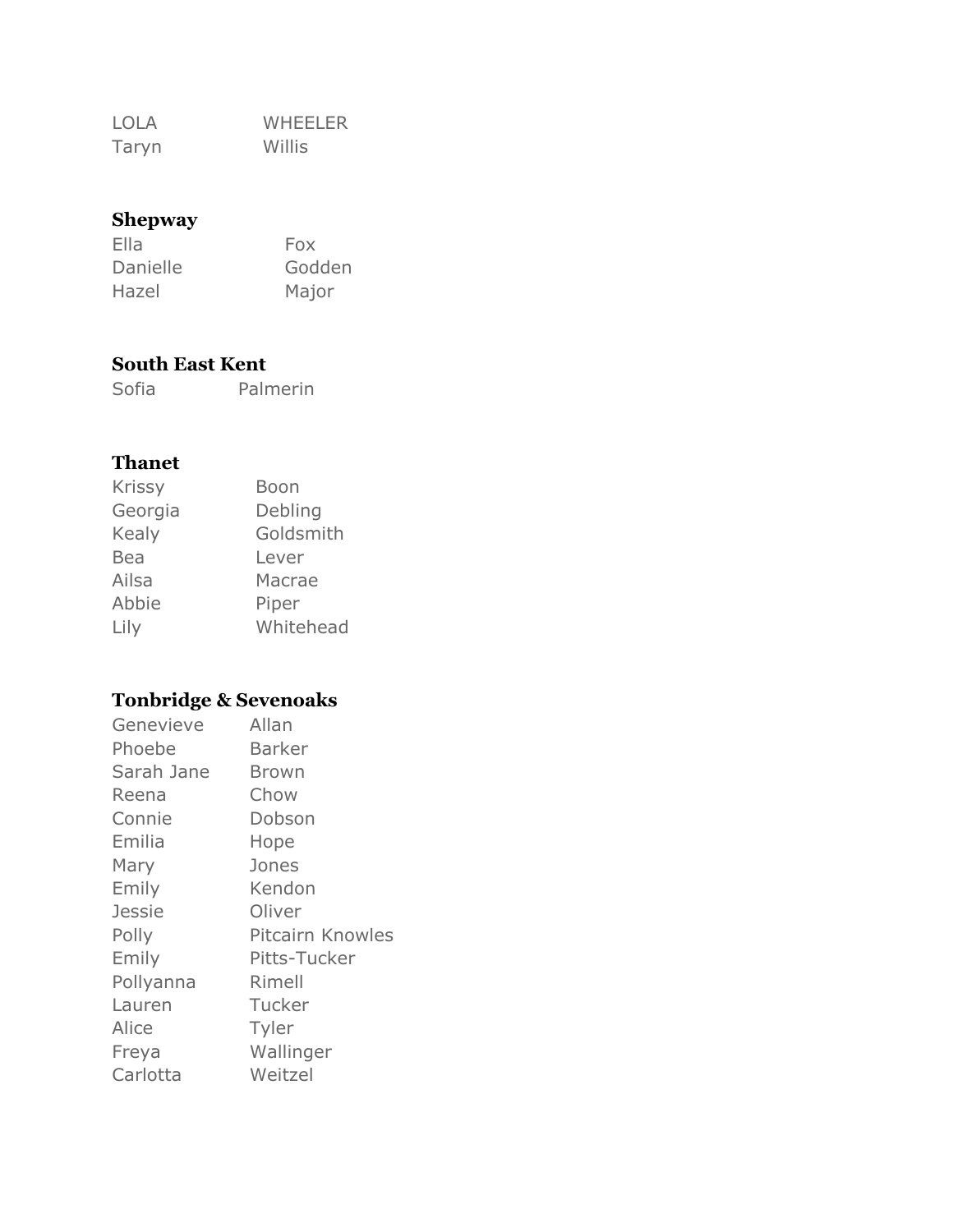#### **Tunbridge Wells District**

Eleanor Cohen Eleanor Hammond Lucy King-Powrie Alice Ralph

# **Intermediate Boys**

#### **Ashford and Weald**

Ben Hughes Alex Lovelace-Dinsey Chris Bennett Dolapo Oladipupo George Head Henry Catt Henry PChristie Teehanelling-Smith Henry Pelling-Smith James Wilton Joshua White Layton Bryant Liam Dadd Llandan Rai Marshall Smith Oliver Burberry Ollie Beer Tobias Percival Tom Bugden Wisdom Danns

#### **Bexley**

| Joss          | <b>Barber</b> |
|---------------|---------------|
| Louis         | Clarke        |
| <b>Thomas</b> | Freebee       |
| Harry         | Jarvis        |
| William       | Lambert       |
| <b>Bayley</b> | Massey        |
| George        | Mills         |
| Lewis         | Mills         |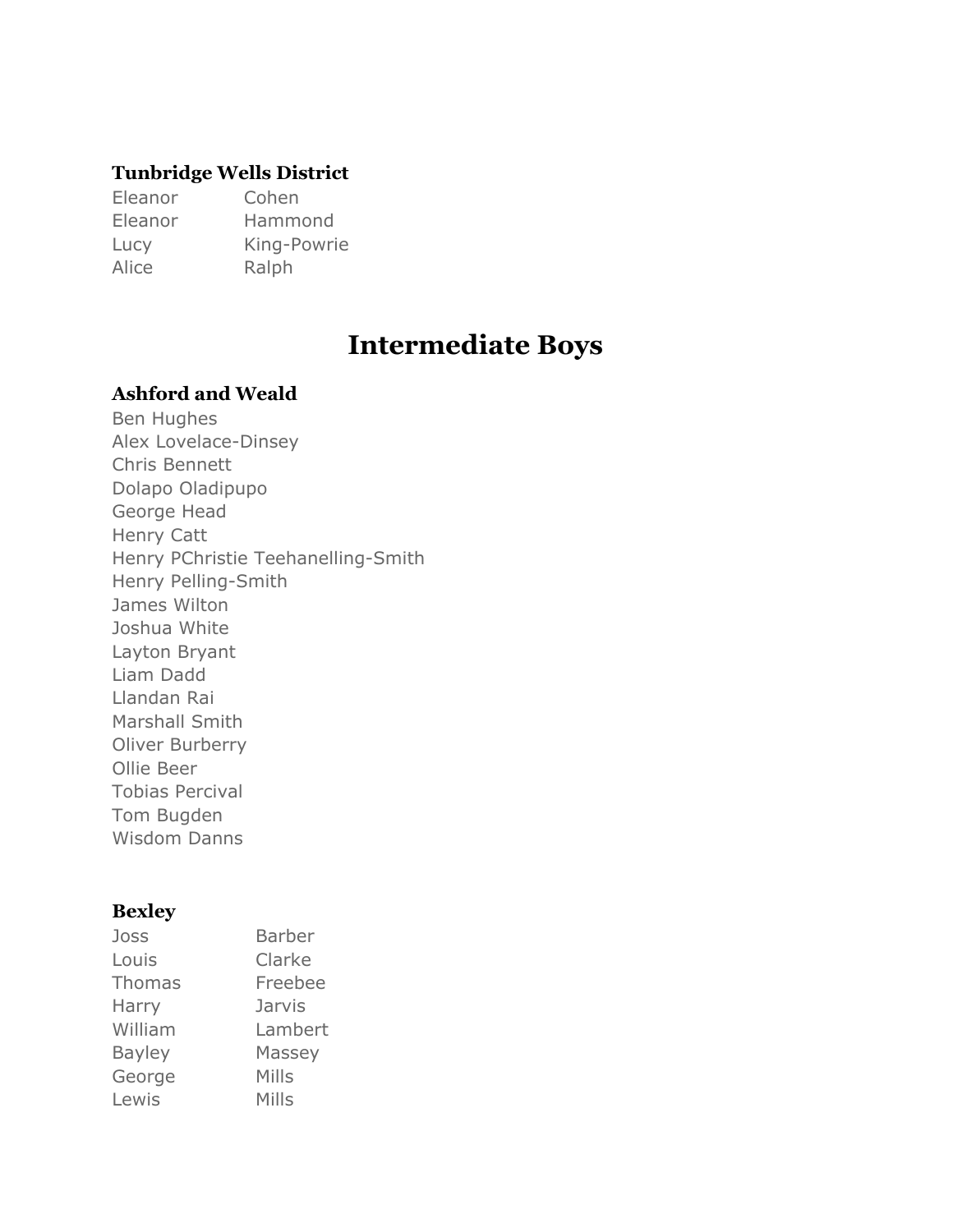| Okiki         | Olugunna         |
|---------------|------------------|
| Matthew       | Slater           |
| <b>Bailey</b> | <b>Stickings</b> |
| Sidney        | Warden           |
| Ryan          | woodbridge       |
| Sam           | Woolfenden       |

# **Bromley**

| Marco      | Arcuri    |
|------------|-----------|
| Arthur     | Carey     |
| James      | Crawley   |
| Charlie    | Davis     |
| Alex       | Elms      |
| James      | Elms      |
| Alexander  | Fallon    |
| Alex       | Leggatt   |
| Jake       | Potter    |
| Charlie    | Scrivener |
| Joe        | Smith     |
| Ben        | Strover   |
| Aleksander | Wiltshire |

### **Canterbury and St. Augustines**

| Barney         | Blackwell  |
|----------------|------------|
| Ryan           | Burt       |
| Hoby           | Crittenden |
| <b>Brandon</b> | Danghey    |
| Michael        | Farbrace   |
| Connell        | Forbes     |
| Tom            | Gates      |
| Alex           | Harwood    |
| Matty          | Hill       |
| Michael        | Kelly      |
| Callum         | Leader     |
| Vittorio       | Loi        |
| Phillip        | Mickey     |
| Jack           | Osbourne   |
| Tom            | Platts     |
| Marshall       | Ratton     |
| Maxwell        | Taffinder  |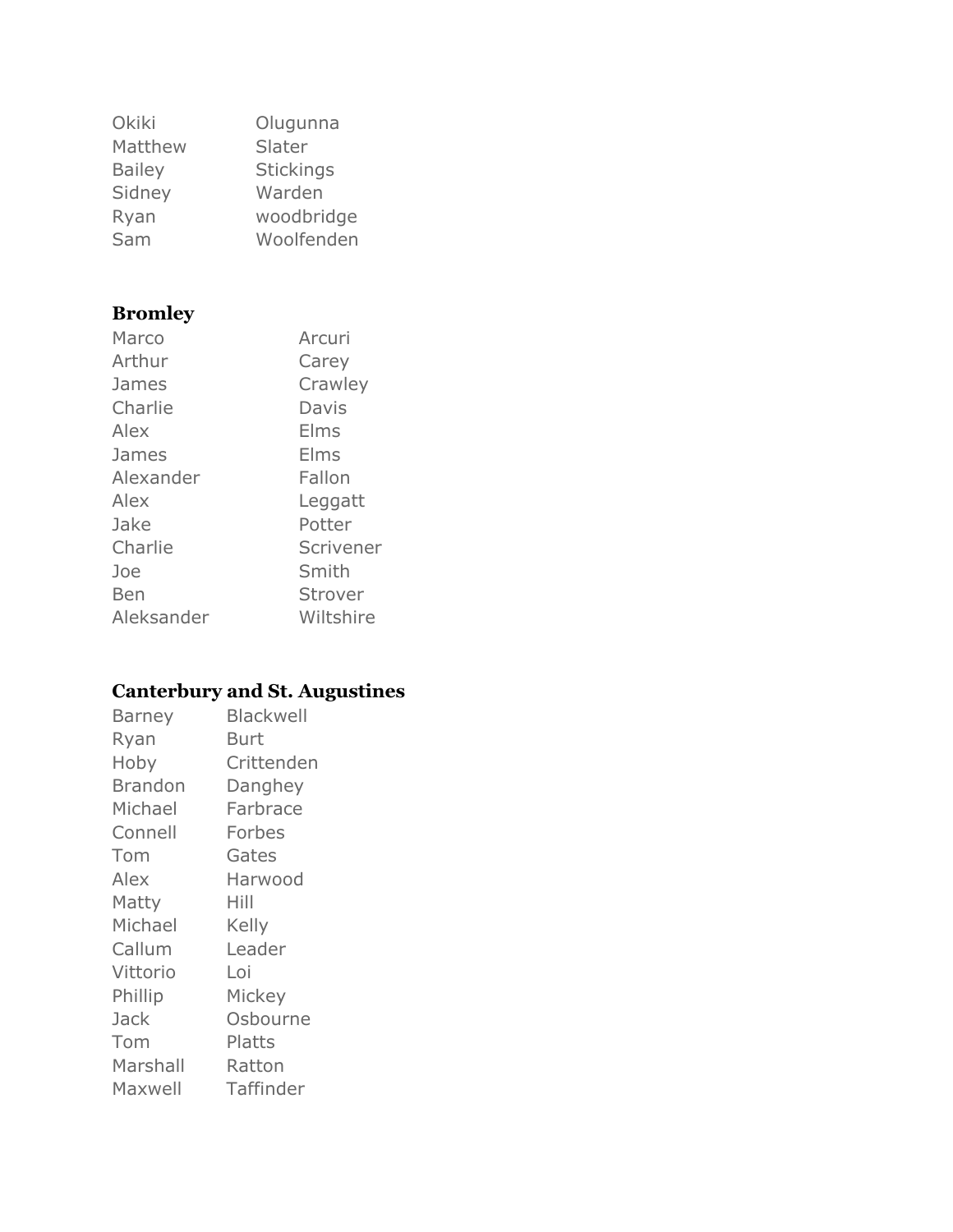Seb Velarde-Rodgers Luke Vincent Jo Whitby

#### **Dartford and Gravesham**

| Andrey        | <b>Brightwell</b>    |
|---------------|----------------------|
| Liam          | Dawson               |
| Aaron         | Foster               |
| Ryan          | Frisby               |
| Simon         | Kabamba              |
| <b>Thomas</b> | Manning              |
| Owen          | Parks                |
| Carlos        | Regini-Moran         |
| James         | Rolls                |
| Dan           | Somosu               |
| Kavan         | Swain                |
| Lucas         | <b>Taylor Costin</b> |
| Matthew       | Varley               |
| Sam           | Wilcox               |
| Daniel        | Wren                 |

#### **Maidstone**

| <b>CARL</b>   | ALDRED          |
|---------------|-----------------|
| <b>JAKE</b>   | <b>BERRY</b>    |
| <b>JOSH</b>   | <b>BLACKABY</b> |
| <b>JACK</b>   | <b>BRAY</b>     |
| <b>HARRY</b>  | <b>BROWN</b>    |
| <b>GEORGE</b> | <b>CHANDLER</b> |
| <b>JACOB</b>  | <b>HAMMOND</b>  |
| <b>DANIEL</b> | <b>HARVEY</b>   |
| CAMERON       | MCKENNA         |
| <b>JOSH</b>   | MCLELLAN        |
| <b>EWAN</b>   | MUIR            |
| <b>ADAM</b>   | PHILIPS         |
| <b>LUKE</b>   | <b>REEVES</b>   |
| <b>AARON</b>  | <b>ROWLAND</b>  |
| <b>JAMIE</b>  | <b>SHERLOCK</b> |
| <b>LIAM</b>   | SMITH           |
| <b>JOSH</b>   | <b>UPSON</b>    |
| <b>KIERAN</b> | WYATT           |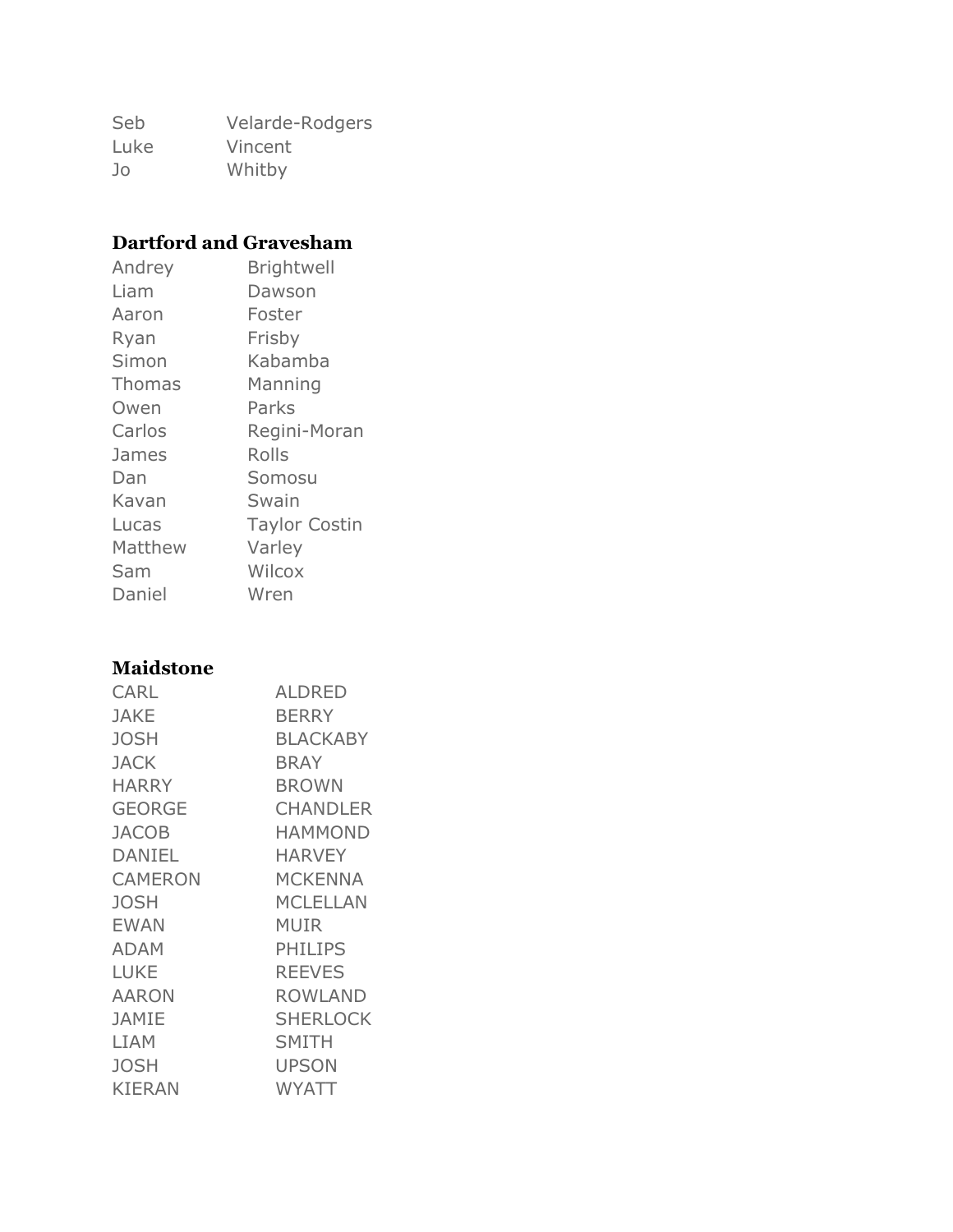HARRY YOUNG

### **Medway**

| George          | <b>Blake</b>            |
|-----------------|-------------------------|
| Callum          | <b>Brooks</b>           |
| Jacob           | Coward                  |
| Jamie           | Crisp                   |
| <b>JACQUES</b>  | <b>CUNNINGHAM MARSH</b> |
| Rhys            | Dobson                  |
| Rhys            | Faram                   |
| <b>OWEN</b>     | <b>FEATHERSTONE</b>     |
| Harry           | Field                   |
| Marley          | Godden                  |
| <b>FLYNN</b>    | <b>HOPE</b>             |
| Dawid           | Krecki                  |
| <b>JACK</b>     | <b>PAYTON</b>           |
| <b>Nicholas</b> | Robertson               |
| <b>JOSEPH</b>   | <b>WEBB</b>             |

### **Shepway**

| Joel          | Amaku        |
|---------------|--------------|
| <b>Thomas</b> | Fox          |
| Oliver        | King         |
| Joel          | l il         |
| Liam          | Middleton    |
| Jack          | <b>Negus</b> |
| <b>Bibek</b>  | Rana         |
| Euan          | Sahadow      |
| James         | Stroud       |

### **Swale**

| Taylor  | Clark |
|---------|-------|
| Matthew | Doria |
| Robert  | Jones |
| Elliott | West  |

### **Thanet**

Alfie Grafton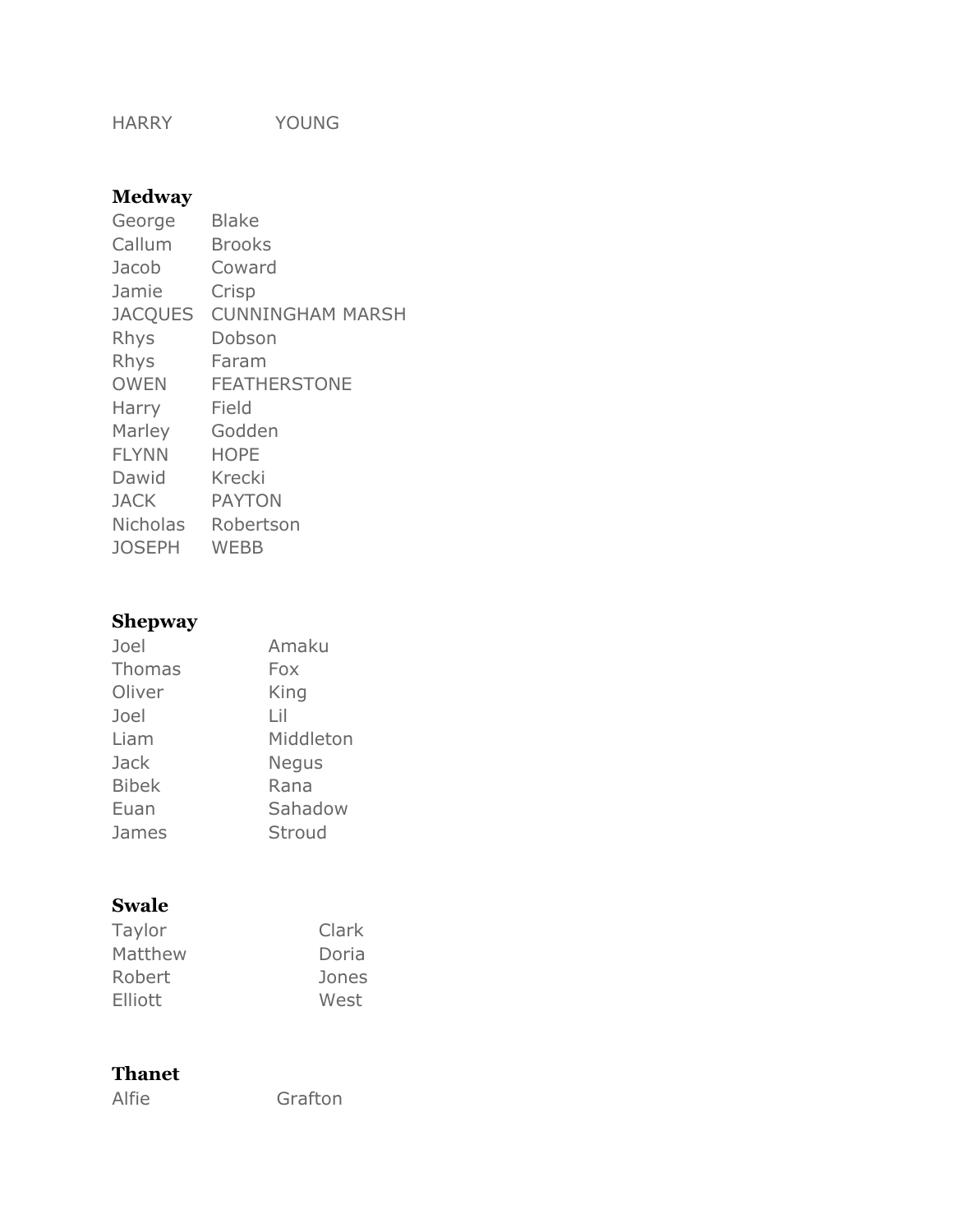| <b>Billy</b> | Harrop          |
|--------------|-----------------|
| Alasdair     | Kinloch         |
| Caine        | Moir            |
| Josh         | <b>Richards</b> |
| <b>Jack</b>  | Shale           |
| Zak          | Sheriyar        |
| Frank        | Webster         |

# **Tonbridge & Sevenoaks**

| William         | <b>Beeston</b> |
|-----------------|----------------|
| Dan             | <b>Blades</b>  |
| Matthew         | Collins        |
| Sam             | Crick          |
| <b>Nicholas</b> | <b>Davies</b>  |
| Gary            | Drawbridge     |
| James           | Elgar          |
| Matthew         | Emmerson       |
| Chris           | Everett        |
| Ziyad           | Ghali          |
| Isaac           | Harding        |
| Hamish          | Johnstone      |
| Tom             | Kendrick       |
| Oliver          | Kingston       |
| Calum           | Laing          |
| Charles         | Lindsay        |
| <b>Jess</b>     | Magorrian      |
| <b>Jack</b>     | Marsch         |
| Marc-Sebastian  | McGovern       |
| Robert          | Perry          |
| Arthur          | Sackville-West |
| Tom             | Sharp          |
| Gregor          | Watson         |
| James           | Wood           |

# **Tunbridge Wells District**

| Luke  | <b>Bright</b> |
|-------|---------------|
| Ciao  | Dias-Dafforn  |
| Jamie | Goodge        |
| Oscar | <b>Hussey</b> |
| Joe   | Lusardi       |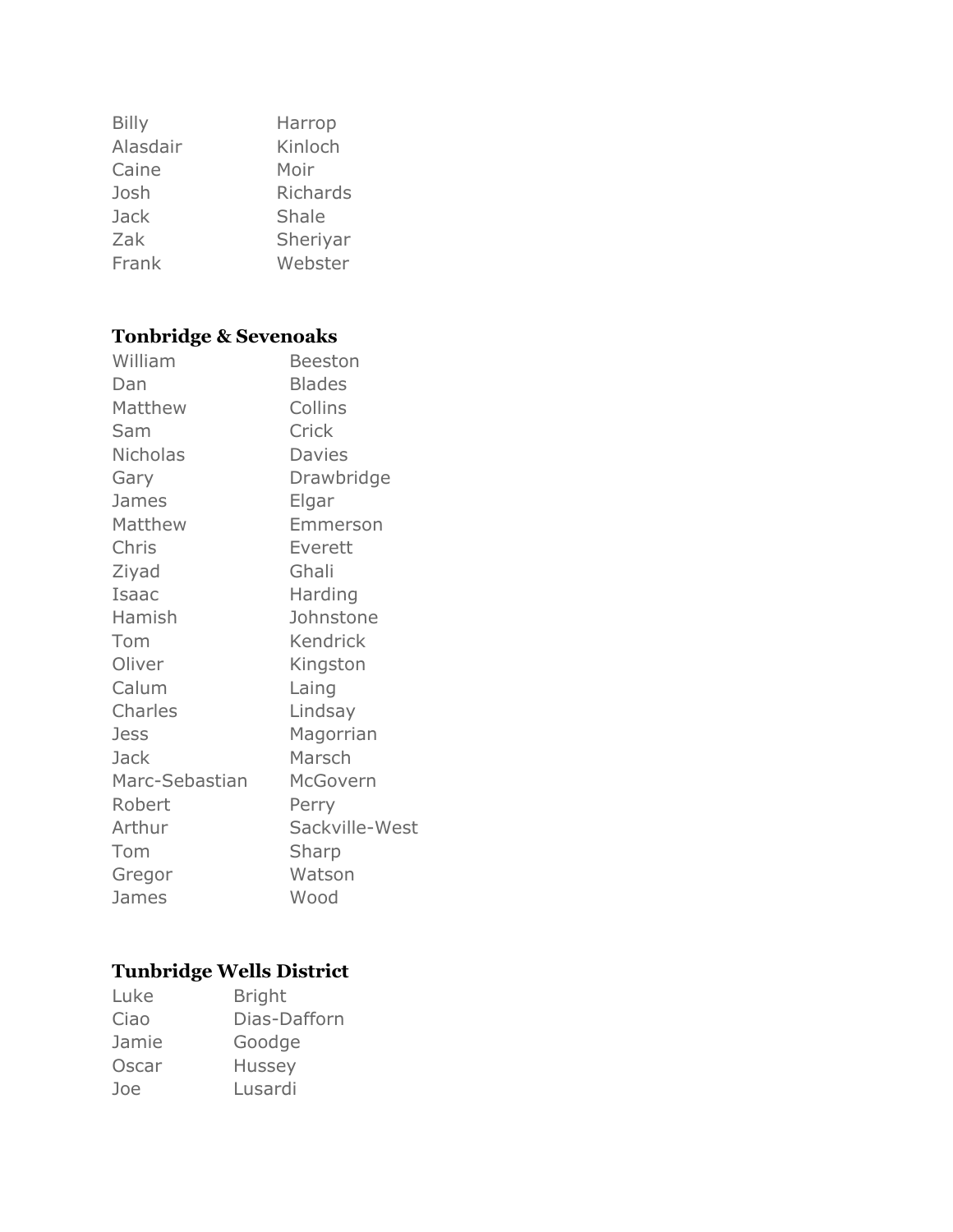Bede Pitcaim-Knowles James Puxty Dan Seagrove Cameron Wilson

# **Senior Girls**

#### **Bexley**

| Olivia   | Bailey-Knight  |
|----------|----------------|
| Victoria | <b>Blincoe</b> |
| Ailis    | McGovern       |
| Eleanor  | Winch          |
| Harley   | Wooler         |

#### **Bromley**

Niamh Bridson Hubbard Ella Day Anna Myers

### **Dartford and Gravesham**

| Charlotte     | Harwood |
|---------------|---------|
| <b>Bonnie</b> | Maugey  |
| Gracie        | McCabe  |

#### **Maidstone**

| AMY           | <b>BROOKS</b> |
|---------------|---------------|
| <b>CICELY</b> | RICE-WILSON   |

#### **Medway**

| ALEXANDRA | <b>CROCKFORD</b> |
|-----------|------------------|
| Emma      | Smith            |

#### **Shepway**

Abi Fox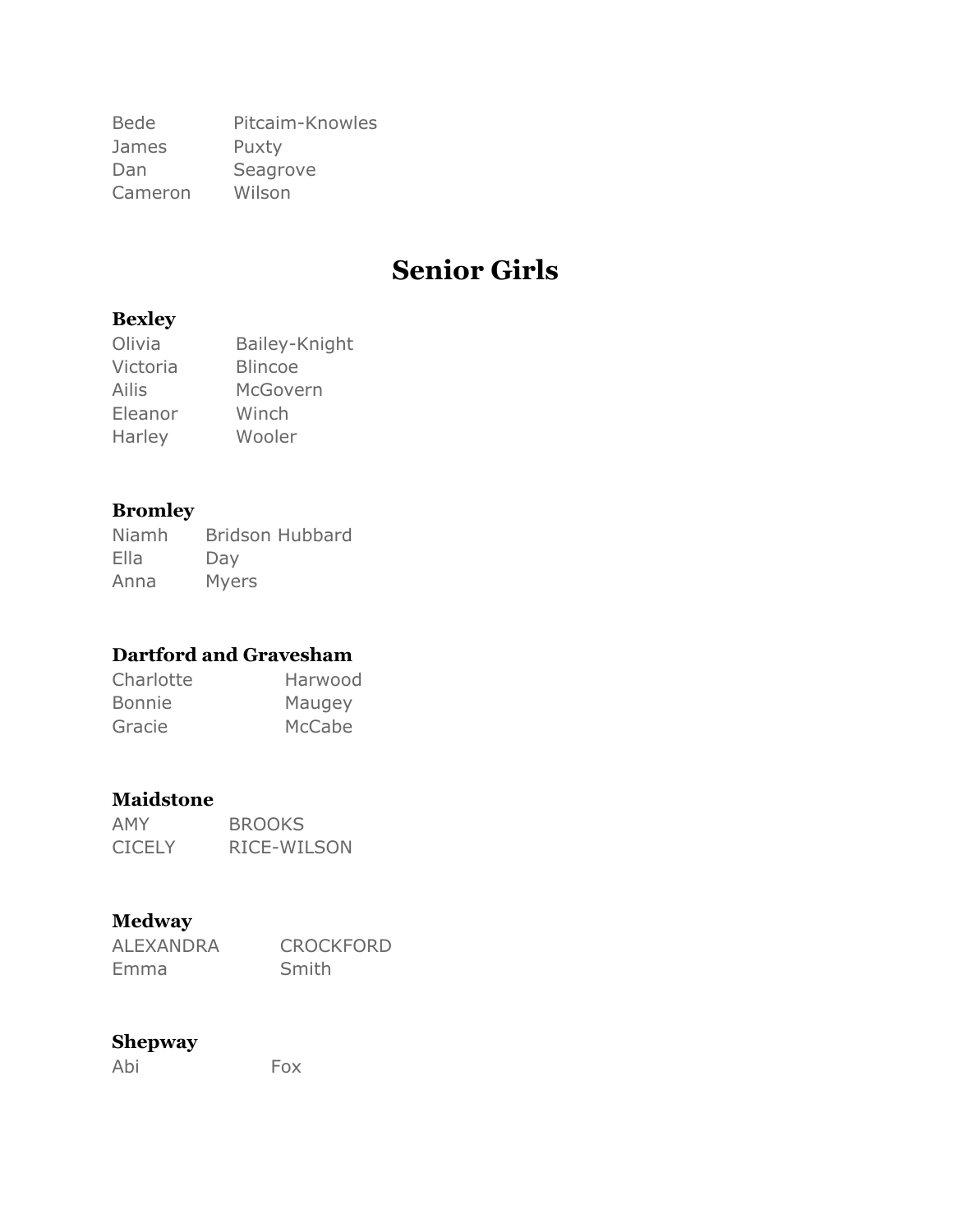#### **South East Kent**

Bobby Clay

#### **Swale**

Elise Annand Lilly Coward

#### **Thanet**

| Tilly     | Ellis-Jarman |
|-----------|--------------|
| Amber     | Guyatt       |
| Madelaine | Kinloch      |
| Ellen     | Whitehead    |

### **Tonbridge & Sevenoaks**

| Cornelia  | Bentsen          |
|-----------|------------------|
| Capucine  | Cogne            |
| Lucy      | Fenwick          |
| Samantha  | Leighton         |
| Kirandeep | Marsh            |
| Amy       | Mead             |
| Zoe       | Mendelsohn       |
| Emily     | Monkhouse        |
| Ellen     | Pitcairn Knowles |
| Georgina  | Powell           |
| Freya     | Sackville-West   |
| Isobel    | Spence           |
| Margaux   | Spriet           |

### **Tunbridge Wells District**

| Hannah | Czarnowski |
|--------|------------|
| Rowena | Maitland   |

# **Senior Boys**

#### **Bexley**

Stephen Ball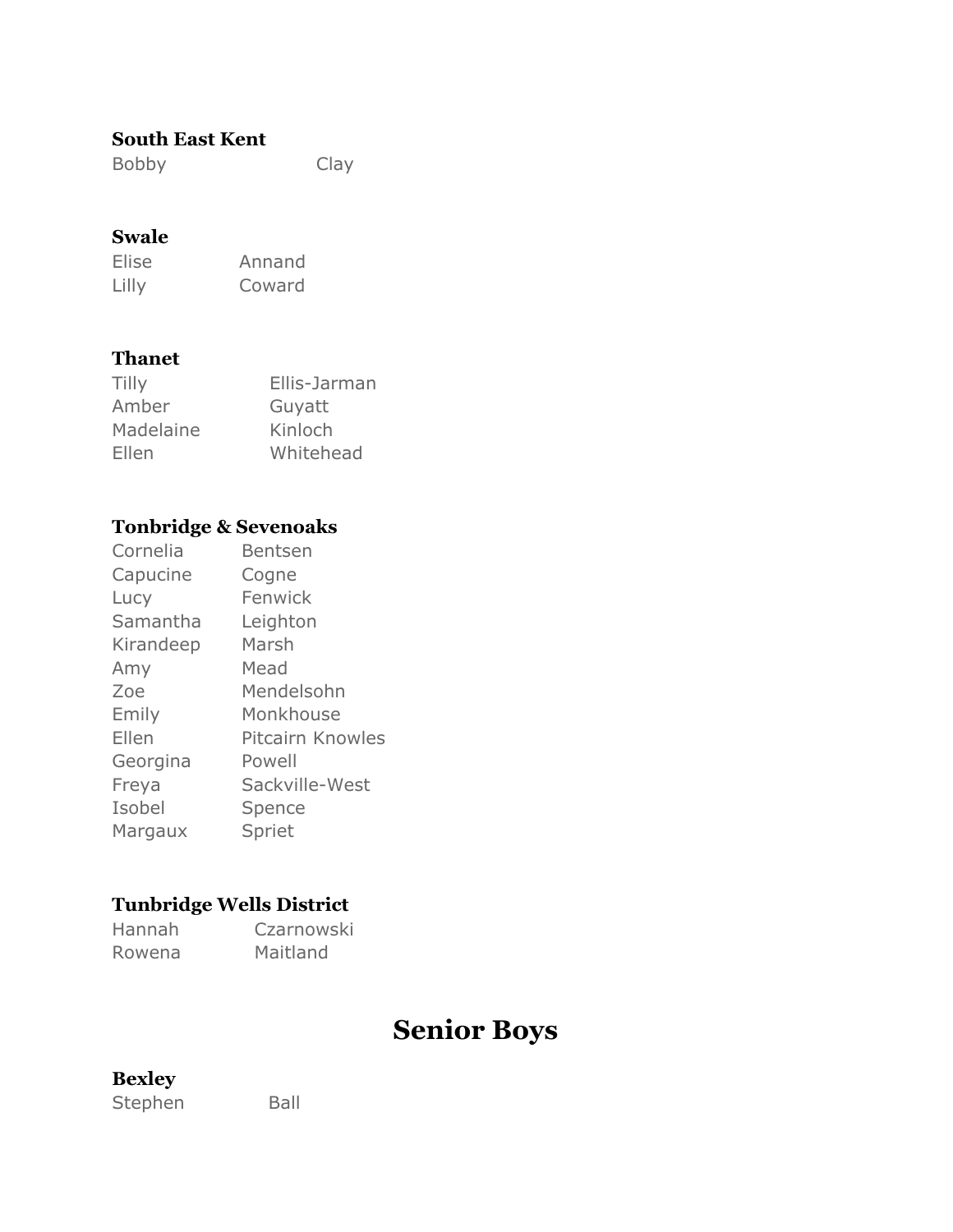| Lewis  | Caiels       |
|--------|--------------|
| Joe    | Crawford     |
| Luc    | Legon        |
| Ben    | Matthews     |
| Ben    | Matthews     |
| Joseph | O'Hara       |
| Andre  | <b>Stone</b> |
| Ben    | Walker       |

# **Bromley**

| <b>Thomas</b> | Desborough |
|---------------|------------|
| William       | Fuller     |
| James         | Grey       |
| James         | Grey       |

# **Canterbury and St. Augustines**

| Kit        | Baker                 |
|------------|-----------------------|
| George     | <b>Bone-Knell</b>     |
| George     | <b>Booth-Clibbors</b> |
| Will       | Clark                 |
| Robbie     | Curtis                |
| Hal        | Evans                 |
| <b>Ben</b> | Hall                  |
| George     | Hill                  |
| Sophie     | Honeychurch           |
| Fred       | Ingoldby              |
| Niamh      | Johnson               |
| James      | Lane-Pitcher          |
| Jack       | Lee                   |
| Woody      | Mallion               |
| Sam        | Masley                |
| Pierre     | <b>Mulliez</b>        |
| Max        | Nicholson             |
| Amy        | Old                   |
| Frank      | Radcliffe-Adams       |
| Dylan      | Rigby                 |
| Max        | Shepley               |
| Katherine  | Sorab                 |
| Josh       | Todd                  |
| Anna       | Weston                |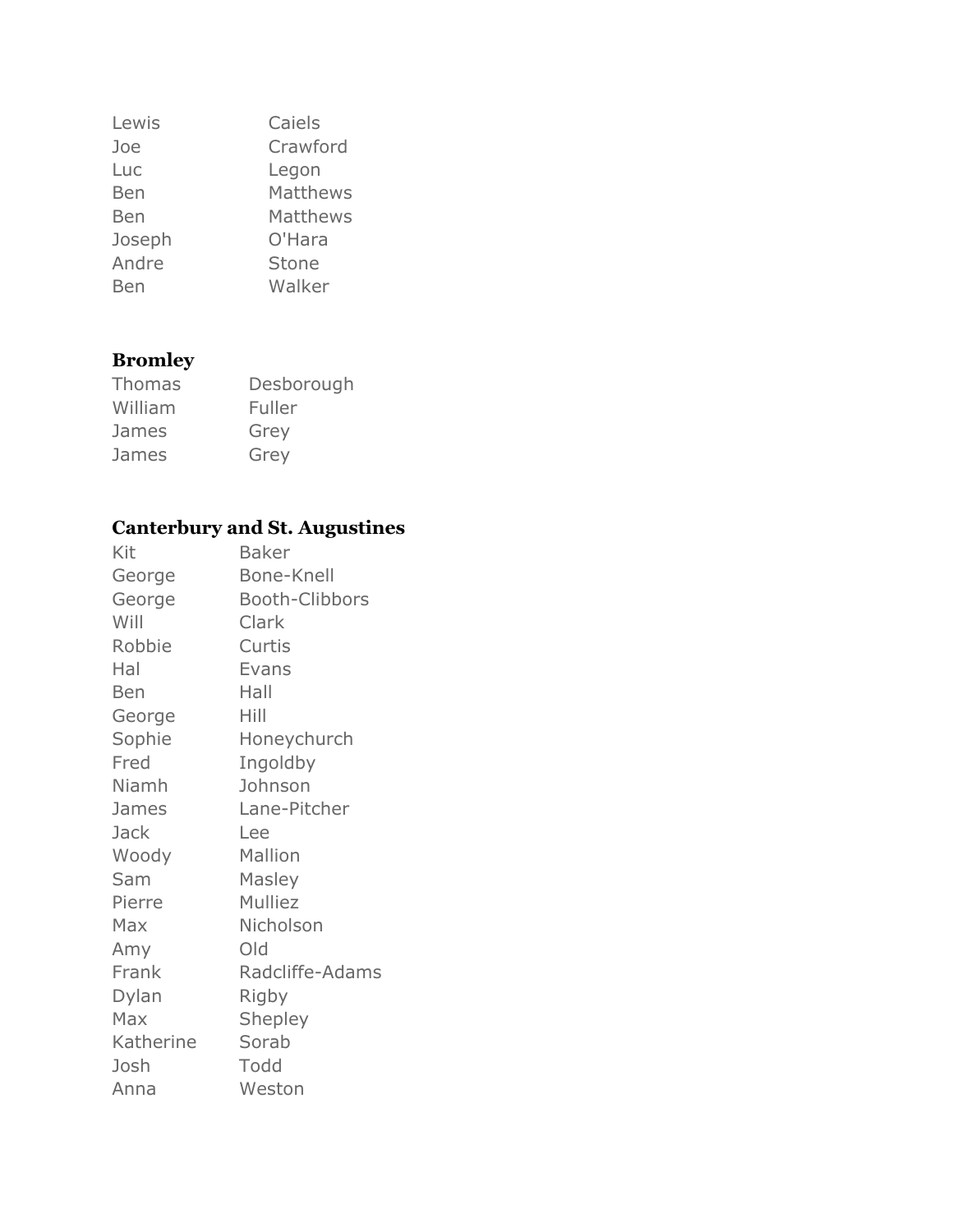George Wilson Olivia Wilson

### **Dartford and Gravesham**

| Jamie  | <b>Atkins</b>  |
|--------|----------------|
| Conor  | <b>Burford</b> |
| Callum | Ward           |

#### **Maidstone**

| JORDAN      | <b>CHAMBERS</b> |
|-------------|-----------------|
| GEORGE      | DUGGAN          |
| <b>ALEX</b> | LINDFIELD       |
| <b>MAX</b>  | READ            |
| <b>ADAM</b> | <b>THOMPSON</b> |

#### **Medway**

CAMERON PAYAS

#### **South East Kent**

Bobby Harrop

#### **Swale**

| Conor | Annand |
|-------|--------|
| Josh  | Fender |

#### **Thanet**

| Jordan  | <b>Butler</b> |
|---------|---------------|
| Charlie | Hatcher       |
| Toby    | Hayden        |
| Seb     | Rowland       |
| Ben     | Spencer       |
| Andrew  | Watson        |
| David   | Whattley      |